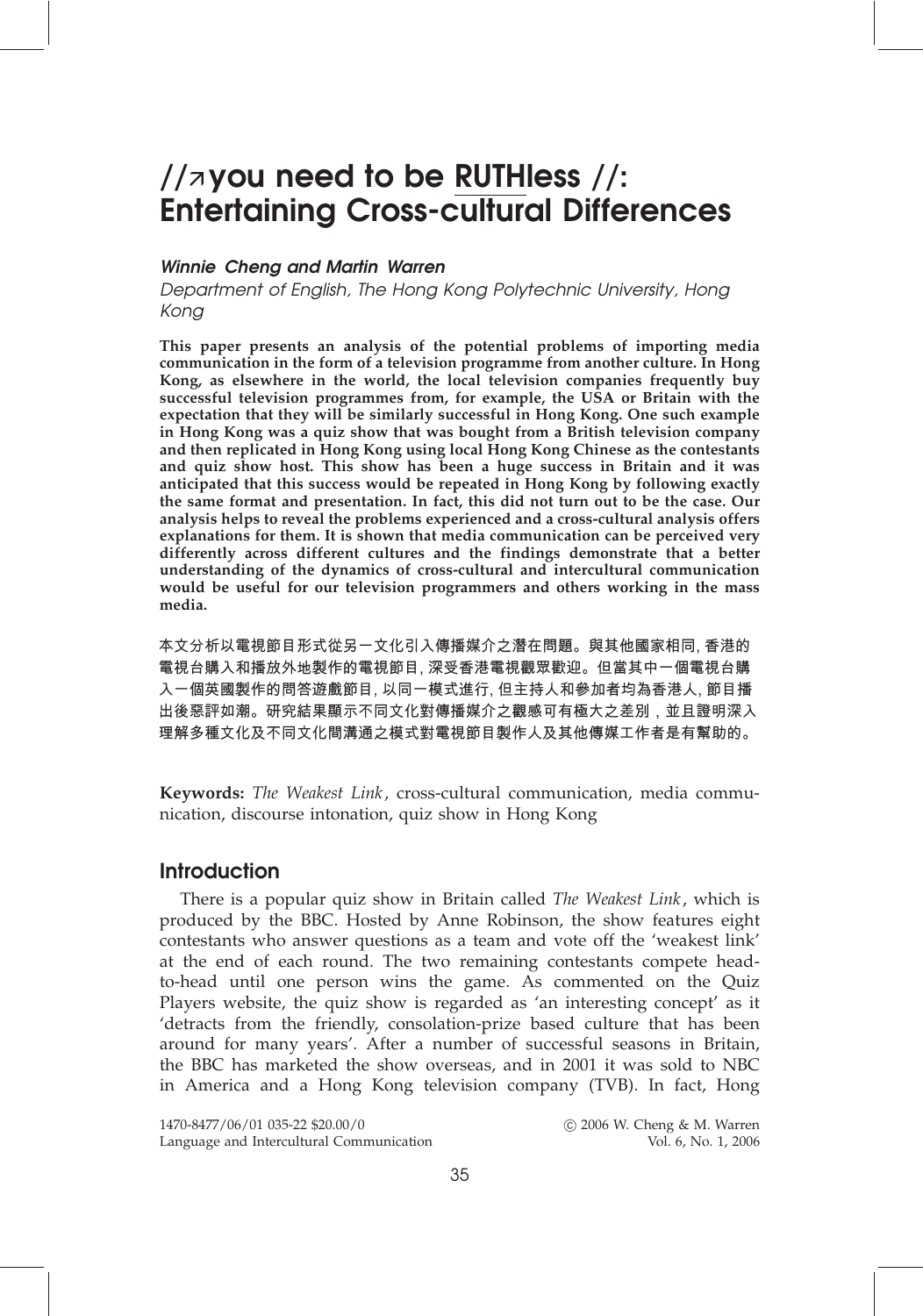Kong was the first Asian buyer of this particular quiz show. In the deal, it was stipulated that the Hong Kong version of the show had to follow exactly the same format and presentation as the British version, except that the show was given a Chinese name with the word *out* used as a verb (jet7 bet7 out siu1, translated literally, it means 'Completely Wiped Out'). Nothing remarkable about this one might think. After all, television shows are bought and sold around the world all the time in this age of globalisation.

The Weakest Link, however, is not typical of quiz shows in which contestants usually compete in various ways to win cash or other prizes watched over by a supportive or at least benign or impartial quiz show host. In fact, in Britain, at a maximum of just  $£10,000<sup>1</sup>$  (approximately US\$15,000) in prize money for the winner, The Weakest Link is neither about big winnings or magnificent prizes nor the tension and excitement that come with them. What makes The Weakest Link different, in fact what constitutes The Weakest Link's defining characteristic, is that the host is neither supportive nor benign. In The Weakest Link the host is as nasty as she is pivotal to the whole show. Her role is to belittle, humiliate, intimidate, berate, insult, deride and ridicule the contestants, and to incite disharmony and criticism among and between the contestants.<sup>2</sup> All this is done in the original British version of the show by a middle-aged woman, Anne Robinson, dressed in black complete with a black leather coat, who seems to be both dominatrix and nightmare school teacher rolled into one. This is no accident, as the creators of the show, Fintan Coyle and Cathy Dunning, wanted the show to be a 'dark and menacing quiz show'.

What is so interesting about The Weakest Link is that in both Britain and the USA, it has received polarised reviews and ratings, as shown on the websites of BBC News, SurfWax and Rate It All. This is not surprising, given the 'everchanging linguistic and cultural diversity in the United States' (Pan, n.d.: 1), and growingly so in Britain. As shown on the website of the BBC entertainment reviews, for instance, TV viewers who are in support of the show compliment the show as being 'fast paced and interesting' and 'great fun'; and the hostess being 'quick-witted', 'scary and hilarious', 'cruel without being vicious' and 'firm and uncompromising in her quest for perfection, yet gives praise when praise is deserved', and so on. Those who do not enjoy the quiz show criticise it as being 'absolutely pathetic' and 'cheap', and they detest the hostess's 'condescending, antagonistic approach', her rudeness, ignorance and racism. Others criticise the show as being unnatural and the hostess's insults being heavily scripted. However, while the show is not universally liked in Britain, The Weakest Link remains successful, having run for a number of years, and so appeals to a substantial British audience.

When the authors learned that The Weakest Link was to be imported in its entirety to Hong Kong, we were interested to see how this quiz show, which was unique in terms of the very mixed reviews and ratings in the UK and the USA, would be received by the viewers in Hong Kong who have quite different cultural expectations in communication and behavioural norms compared to those in the UK and the USA.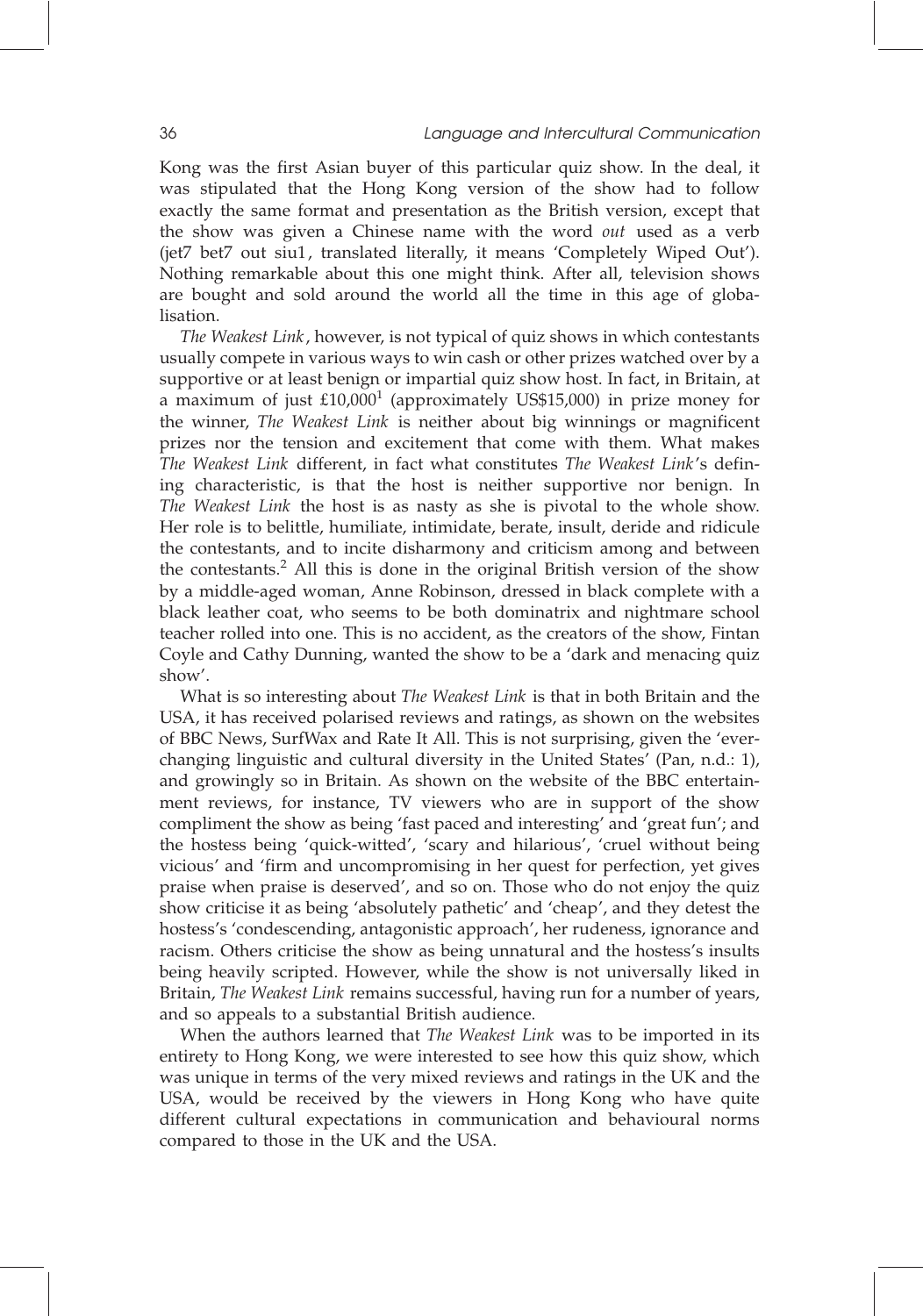# Cultural Similarities and Differences between Britain and Hong Kong

The authors' doubts about whether The Weakest Link would be successful in Hong Kong were not based on our intuitions, but on a large number of crosscultural and intercultural studies that have identified a range of differences between British and Chinese cultures among others. The work of Hall (1959, 1976), for example, describes 'high-context' and 'low-context' cultures. In a high-context culture, including much of the Middle East, Asia, Africa and South America, communication is covert and implicit; messages are internalised; there is a lot of nonverbal encoding; reactions are reserved; ingroups and outgroups are distinct; and interpersonal bonds are strong. Conversely, a low-context culture, including North America and much of Western Europe, is characterised by a preference for overt and explicit communication, plainly coded messages, verbalised details, plain reactions, flexible ingroups and outgroups, and fragile interpersonal bonds. Storti (1991), who draws heavily upon Hall's (1959, 1976) concept of high-context and low-context cultures, places the UK more than halfway towards the low-context end of the continuum, and China much more towards the high-context end.

Asian and Western cultures are believed to differ in their perceptions of interpersonal and social relationships. For instance, Asian cultures support the 'interdependent conception of the self' more than Western cultures (Markus  $\&$ Kitayama, 1991, 1994). The interdependent construal of self is more likely to pay attention to the group when forming opinions and attitudes, to attach importance to preserving their own and others' 'face', and emphasise harmony and cooperation in the in-group. The self's orientation to others' needs, wishes and expectations is essential to the development of the Chinese self (Gao, 1996; King & Bond, 1985; Sun, 1993). The importance of 'other' in defining the Chinese self is also reflected in cultural norms such as modesty and humility (Bond et al., 1982), reserve and formality, as well as restraint and inhibition of strong feelings. Dissimilar to Asian cultures, Western cultures support the 'independent conception of the self' more than Asian cultures. The 'independent self' is more likely to be willing to enter into confrontation and competition, be willing to express open criticism, and be disposed to express individual, unpredictable views (Markus & Kitayama, 1991, 1994).

Hofstede's (1980, 1983, 1984, 1991, 1994) groundbreaking study of cultural differences in work-related value orientations, conducted in the late 1960s and early 1970s, surveyed approximately 100,000 IBM employees in over 50 countries. The study covered a worldwide scope, and the results showed the ways the cultures of these countries resemble and differ from each other. By providing four dimensions of culture, namely individualism-collectivism, power distance, uncertainty avoidance and masculinity-femininity, as well as numerical scores, Hofstede has provided both a theory for differences between national cultures and a way to cross-check those differences. The individualism-collectivism dimension, indicating how far a society focuses on selfreliance instead of group support, most distinctly differentiates Western cultures from Eastern cultures, and has been a focus in many East-West cross-cultural or intercultural studies (see, for example, Triandis et al., 1993;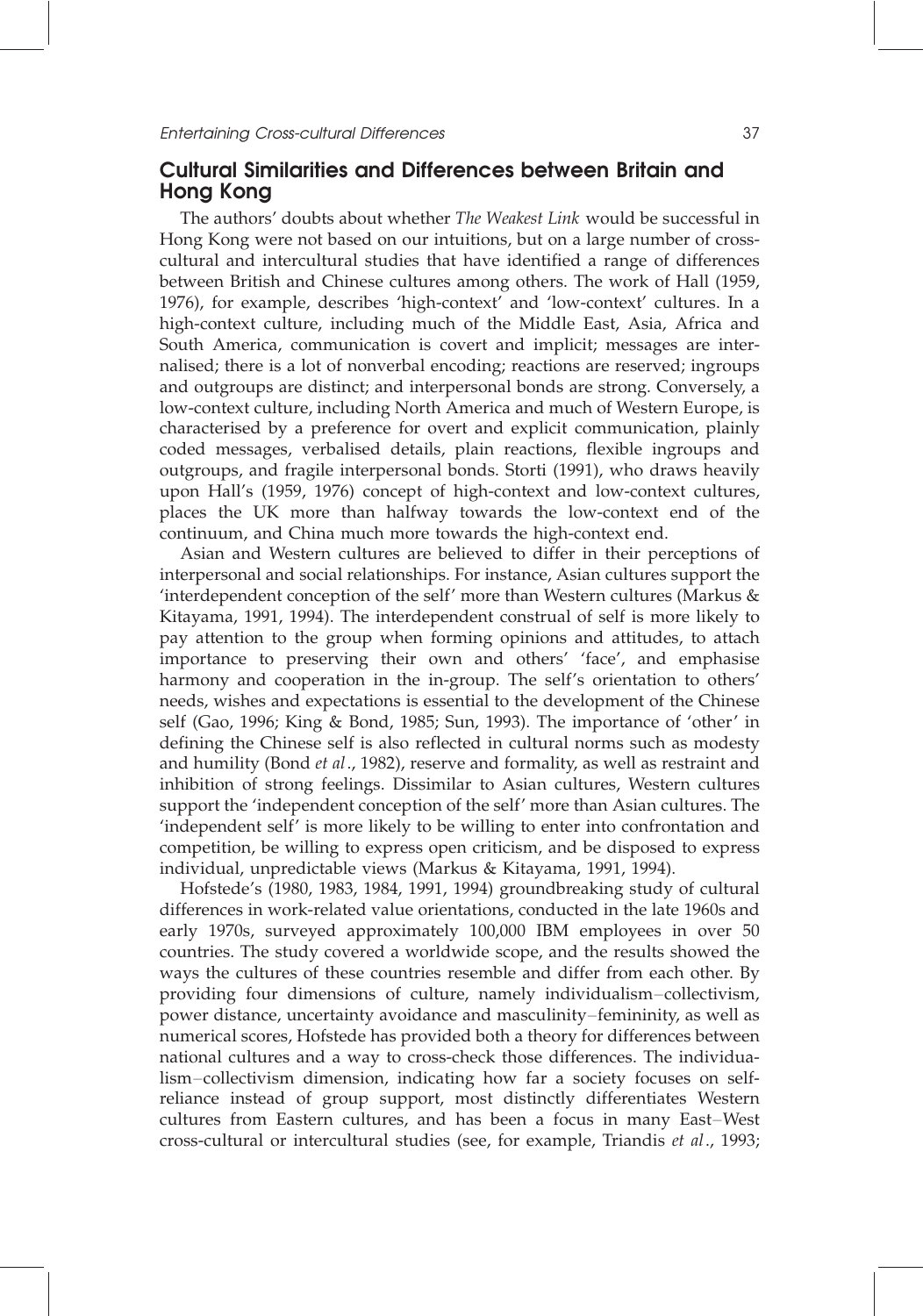Yang & Bond, 1990). The power distance dimension is about the culture's belief regarding equal distribution of institutional power. Hofstede's (1991) ratings of 50 countries show that Hong Kong prefers medium power distance and medium collectivism, while the USA, Australia and Great Britain prefer a low power distance and individualism. The uncertainty avoidance dimension describes the relative cultural preference for and tolerance of ambiguity and change. Hofstede's study found that Hong Kong is much more tolerant of ambiguity and willing to accept change, dissent and deviance, compared to Australia and the USA. Great Britain is, however, not widely different from Hong Kong in uncertainty avoidance (Hofstede, 1991). Finally, the masculinity femininity dimension is about the degree to which a culture values such behaviours as assertiveness and the acquisition of wealth, or caring for others and the quality of life.

Bond (1986) researcher based in Hong Kong, developed cultural dimensions to better describe Confucian-based cultures such as those of China, Hong Kong, Singapore, Taiwan, Korea and Japan. These dimensions comprise the following:

- (1) Integration: a culture's social order and stability are based on unequal relationships. For example, ruler-subject, father-son, husband-wife, older brother-younger brother, senior friend-junior friend. The senior of the two provides protection and consideration while the junior owes the senior respect and obedience.
- (2) Human-heartedness: a preference for gentleness and compassion. This virtuous behaviour towards others consists of 'not treating others as one would not like to be treated oneself'.
- (3) Moral discipline: a sense of restraint and moderation. A person is not primarily an individual but a member of a family. Children must learn to restrain themselves to overcome their individuality so as to maintain harmony in the family (one's thoughts however remain free). Harmony is achieved through the maintenance of everybody's face (i.e. dignity, selfrespect and prestige).
- (4) Confucian work dynamism: a long-term orientation towards life and work. People should be skilled, educated, hardworking, thrifty, modest, patient and persevering. (Bond, 1986)

The first three dimensions were found to be positively correlated with three of Hofstede's dimensions, namely integration with individualism collectivism, human-heartedness with masculinity-femininity, and moral discipline with power distance. Confucian work dynamism, which was an 'extra' to Hofstede's dimension, was later incorporated into Hofstede's work. Non-Confucian-based cultures, such as Britain, according to Bond (1986), tend to emphasise other values such as individualism, open and frank debate, competitiveness and personal achievement.

Bearing in mind the above cross-cultural studies and the nature of the quiz show in question, we will now look in more detail at the British and Hong Kong versions of the show and the cultural values manifested in them.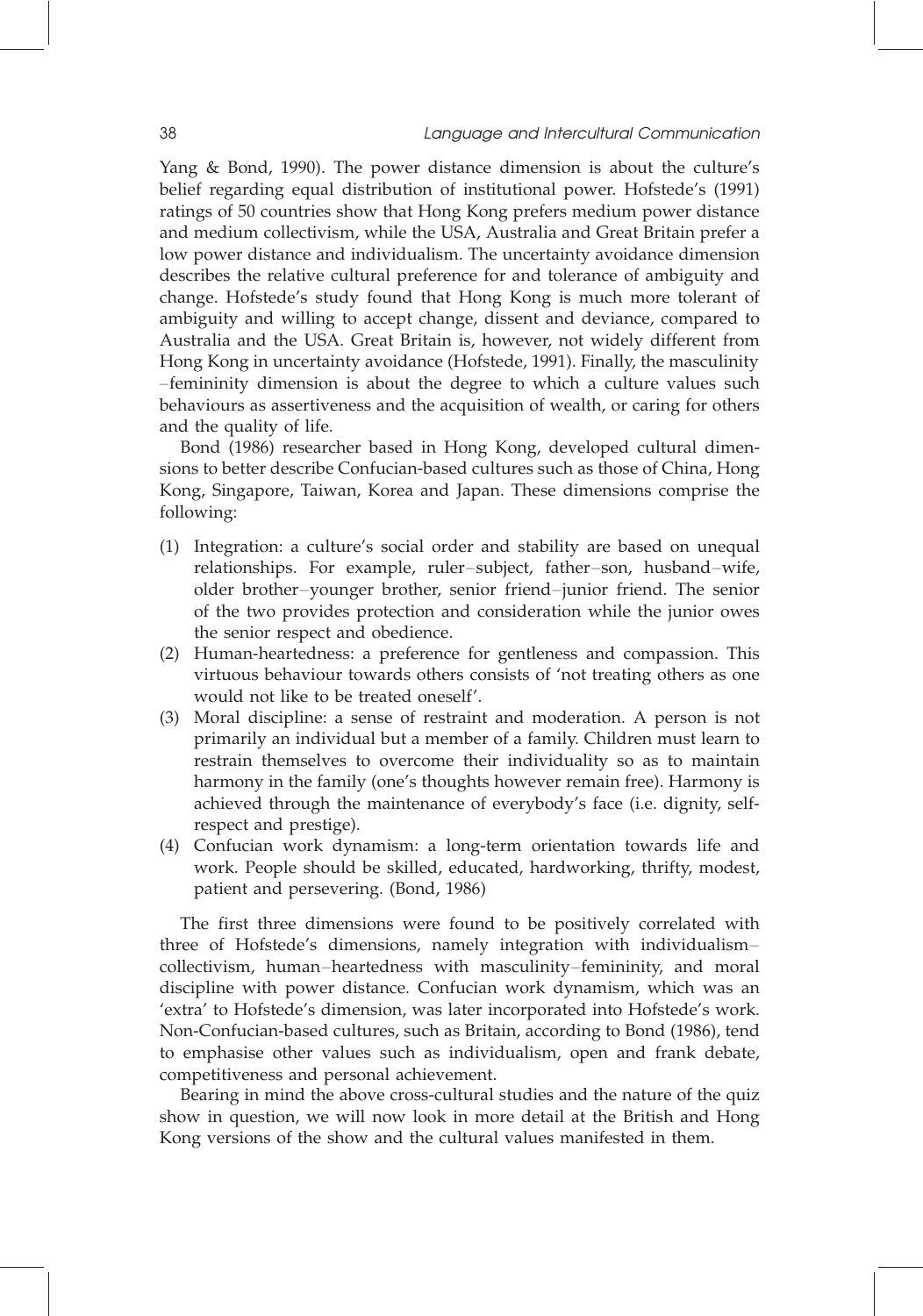# The Present Study

The study reported in this paper makes critical comparisons of the quiz show in Britain and that in Hong Kong as 'similar' communicative events, considering the restrictions placed on their presentation format and style, situated in diverse cultures. Specifically, the paper examines the relation between media and culture, and addresses the questions: 'What is the mediating role of culture? Does culture constrain the media, or do the media alter culture?' (White, 1983). The research methods adopted in this study were the qualitative textual analyses of extracts of data taken from the quiz shows, and the analysis of the communicative role of discourse intonation. The extracts used in the study are all orthographically and prosodically transcribed. The prosodic transcriptions were subjected to rigorous cross-checking involving three trained individuals in order to achieve inter-rater reliability.

# Discourse Intonation

The system used for the prosodic transcription is that of discourse intonation devised by Brazil (1985, 1997). This system is particularly useful for those seeking to describe the intonation of naturally occurring stretches of discourse as it allows for the analysis of intonational choices made by speakers within four subsystems: tone, prominence, key and termination. In the extracts, each of these intonational subsystems is indicated by various typographical means: prominence is shown by upper case letters; tone is indicated by the arrow(s) at the start of each tone unit; key and termination are identifiable by whether the text is above, on or below the line (i.e. high, mid and low respectively). The tone units are enclosed within double back slashes and the tonic syllable (typically the last prominent syllable in a tone unit), where the termination choice is made, is underlined.

According to Brazil (1997), each one of these four subsystems may add a different layer of information, and decisions concerning which of them to employ are made by speakers on the basis of their ongoing real-time assessment of the progress of the discourse. Within the prominence subsystem, speakers can choose to make a syllable(s) (and thus the word it is in) prominent and so indicate that it is an informative item in that particular context. In terms of tones, speakers can basically select between 'referring' (fall-rise/rise) or 'proclaiming' (fall/rise-fall) tones based on their perception at that point in the discourse as to whether the information is common ground between the participants or new. A speaker's choice of high, mid or low key serves to indicate contrastive, additive or equative information, respectively. Lastly, the choice of high, mid or low termination at the end of a speaker's utterance impacts the subsequent interaction so that high termination constrains the hearer to respond, mid termination imposes no constraint and low termination does not predict a response.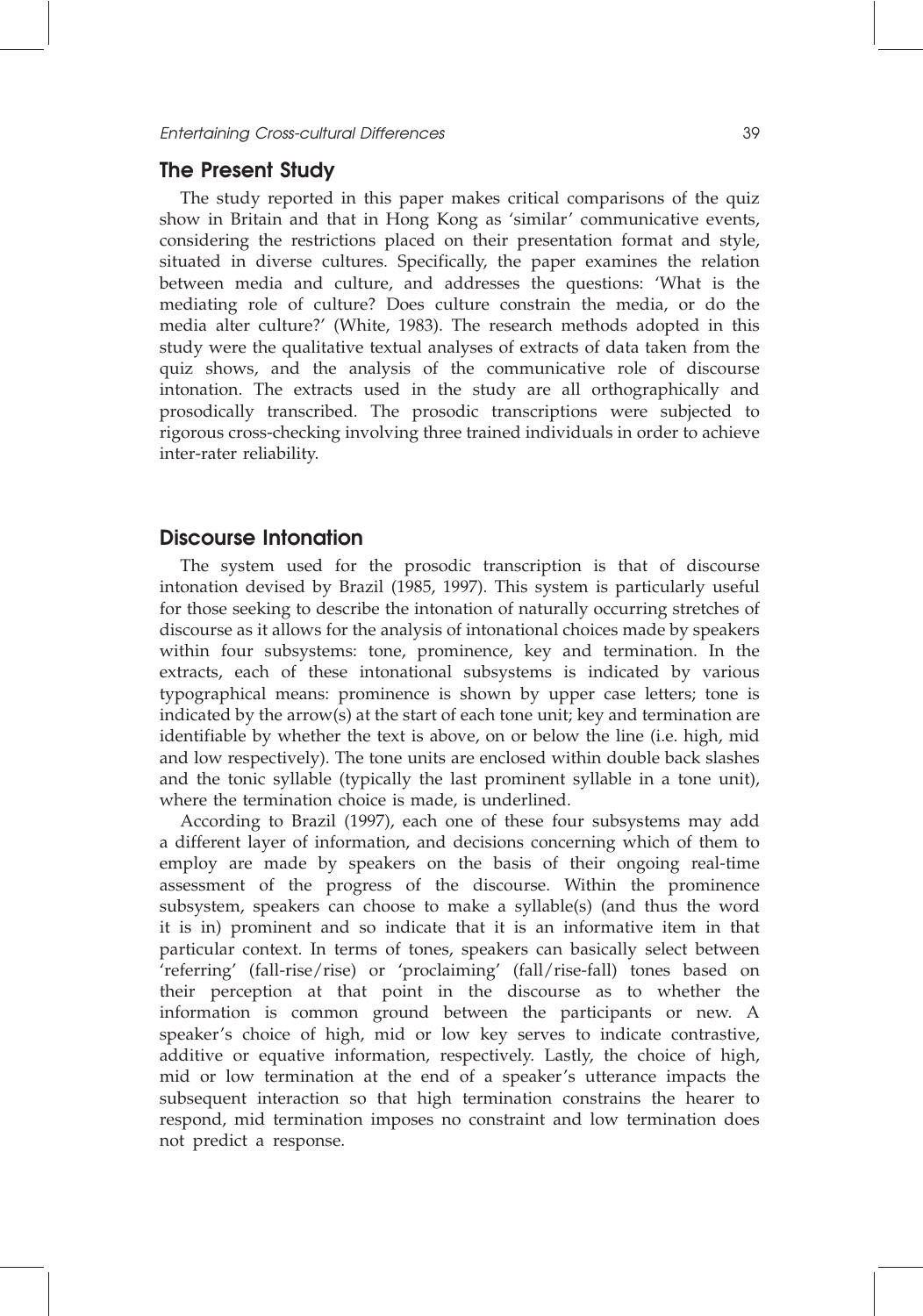# Comparing British and Hong Kong Versions of the Quiz Show

Despite many similarities, from the outset, there were three significant differences between the two versions of the show. First of all, the Hong Kong version is in Cantonese, the predominant dialect of the Chinese in Hong Kong. In Hong Kong, they chose a younger female host for the show, and the maximum prize money was 25 times greater than that in the British version (approximately US\$375,000 or HK\$3 million). Other than these, the two versions were similar in terms of the format and presentation, the ruthless 'school teacher' role played by the hosts, and the sombre atmosphere of the show. Both shows required the contestants to vote off one of their fellow contestants at the end of each round in a very public way, with the hosts demanding to know why they had selected a particular individual and also asking that individual to comment on the fairness of the decision. The decision to vote off a particular contestant is not necessarily to remove the 'weakest link'. In fact, it is a common strategy for contestants to vote off a stronger player in order to remove a rival who might eventually win in this 'winner takes all' show.

It was reported that the distributor of the show believed the Hong Kong version of the quiz programme would be a hit with an Asian audience despite its ruthlessness and would still impress relatively reserved Asians (SCMP.com, 18 August 2002). It was speculated whether the quiz show would 'turn off viewers or pander to Hong Kong people's worst and basic instincts', as in their daily life Hong Kong people try to 'avoid being the target by acting too smart and avoid being thrown out due to stupidity' (SCMP.com, 18 August 2002). However, after the first two or three episodes had been broadcast, the Hong Kong version was seriously criticised by the public and television critics writing in the local Hong Kong newspapers.

Major criticisms directed at the show were that the mood of the show was too tense and was devoid of 'humanity' (Sing Tao Daily, 21 August 2001). Criticisms directed at the host were that her look was stern, her demeanour was excessively serious, and her approach was mean, harsh and strident (SCMP.com, 28 August 2001). She was also criticised as being 'acid-tongued' and 'sharp-tongued' (Hong Kong iMail, 24 August 2001).

On the whole, the host's harsh and strident approach was not well received by the Hong Kong audience. For example, such conscious image design which is 'meant to demand from the contestants deference to authority, conformity to norms and obedience to others' (SCMP.com, 21 August 2001) did not work for the Hong Kong contestants and viewers. The host was also criticised for failing to use black humour, which is what makes the British version of The Weakest Link so successful (The Sun, 26 August 2001).

The local Hong Kong contestants and viewers seemed to be concerned about someone losing face and being made to look foolish (SCMP.com, 1 September 2001) and only a minority may enjoy the sarcasm and witnessing people being abused (SCMP.com, 18 August 2001). For most of the contestants, they did not want to risk losing face and did not enjoy taking the insults (SCMP.com, 18 August 2001). In one newspaper, a female loser of the game was quoted as feeling ashamed and worried that her friends and colleagues would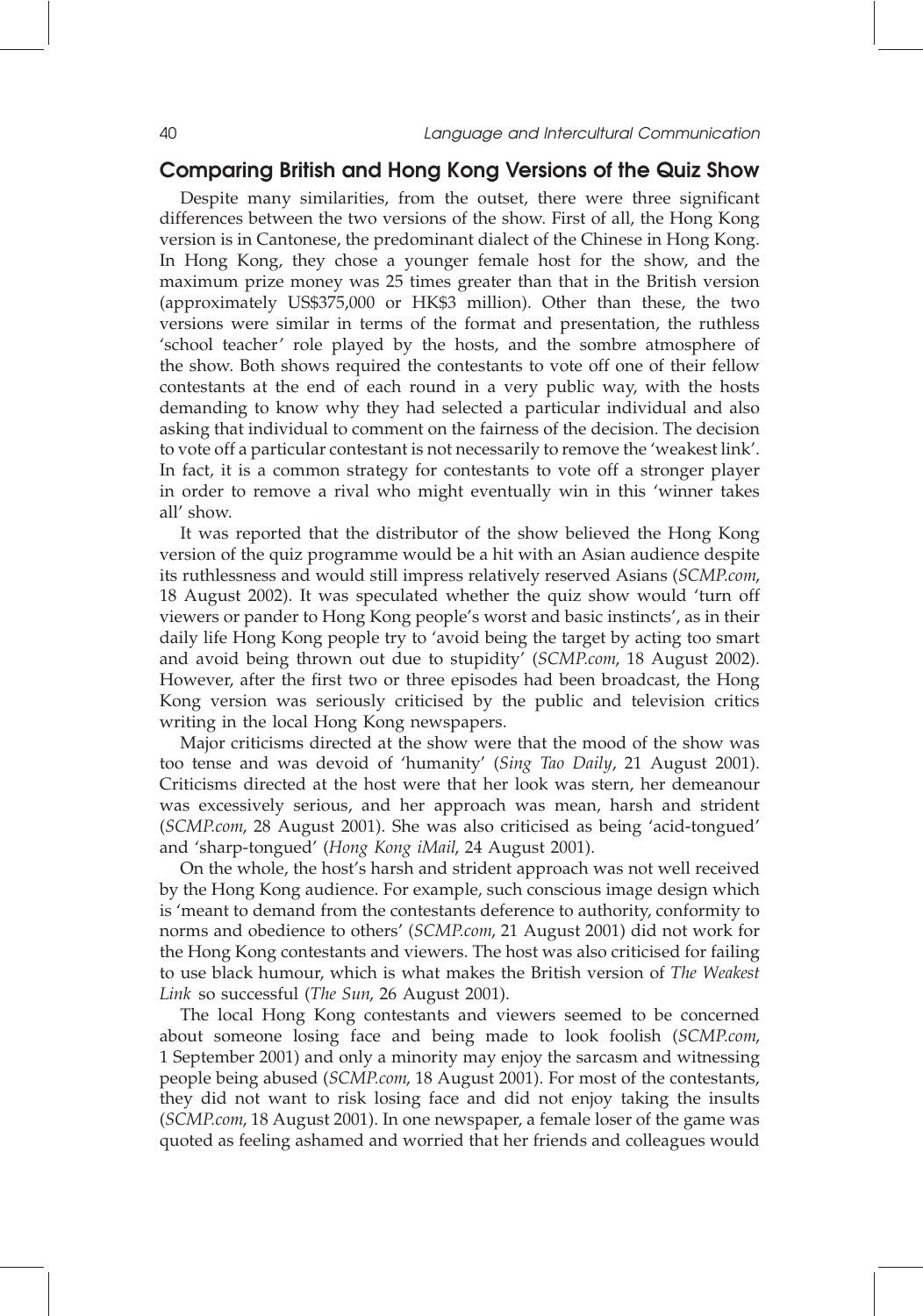laugh at her and that she would become 'the butt of ''stupid'' jokes' at work after the show had been aired on TV (Hong Kong iMail, 24 August 2001). Generally speaking, the average Hong Kong citizen will avoid being the target of ridicule and insults and go to considerable lengths to avoid being thrown out due to stupidity (SCMP.com, 18 August 2001) and the resultant public loss of face. The quiz show was also criticised as encouraging distrust among contestants, which created tension and hostility (Hong Kong iMail, 23 August 2001), and as running in contradiction to the preferred Chinese values of modesty and humility (Hong Kong Economic Times, 27 August 2001). It can be seen from the media that the general reaction to the show was negative and this reflected the clash of cultural values manifested on the show and those of mainstream Hong Kong Chinese society.

After viewing the host's performance in the first week, and in response to the overwhelmingly unfavourable public feedback and viewing index, TVB Jade made an unexpected, drastic decision to relax the BBC-required cool and stern presentation. Consequently, the host's role was radically changed in order to 'tone it down and put on a smile in forthcoming episodes' (SCMP.com and Hong Kong iMail, 28 August 2001). The changes that were implemented in order to save the floundering quiz show are interesting as they reflect some of the differences described in cross-cultural and intercultural studies concerning attitudes, values, beliefs and meanings often associated with Asian and Western cultures such as Hong Kong and Britain.

Before discussing the changes made to the format of the Hong Kong version of the quiz show, it is worth pointing out that even the original version differed to the British version in certain respects. As summarised in Table 1, while the British host has no qualms when it comes to insulting contestants' age, appearance or occupation, these were not a source of insults in the original Hong Kong version of the show. Similarly, while the contestants on the British show readily seize on the opportunities afforded to them to openly criticise fellow contestants or to boast of their own performance, these kinds of behaviour were far rarer and, even if they did take place, far milder in nature in the original Hong Kong version. Given how prevalent personal insults are in the British show, it has to be assumed that when the television producers in Hong Kong were putting together the original Hong Kong show, it was a conscious decision to exclude what for Hong Kong Chinese would be viewed as extremely face-threatening, aggressive and 'mean' behaviour (Hong Kong Economic Journal, 24 August 2001). Nonetheless, the original Hong Kong show, while milder in certain respects, was by and large faithful to the British version and drew substantial criticisms from viewing audiences and the media.

Table 1 compares the revised Hong Kong version with the British and the original Hong Kong versions after the changes were hurriedly put in place and these are then discussed in relation to the respective cultures of Hong Kong and Britain. It details the format and presentation changes that were made after the first week of the show being broadcast in Hong Kong as a direct result of these criticisms. It can be seen that the changes are substantial and provide evidence of the producers of the Hong Kong version of the show attempting to meet the need for the quiz show to suit the local Hong Kong audience and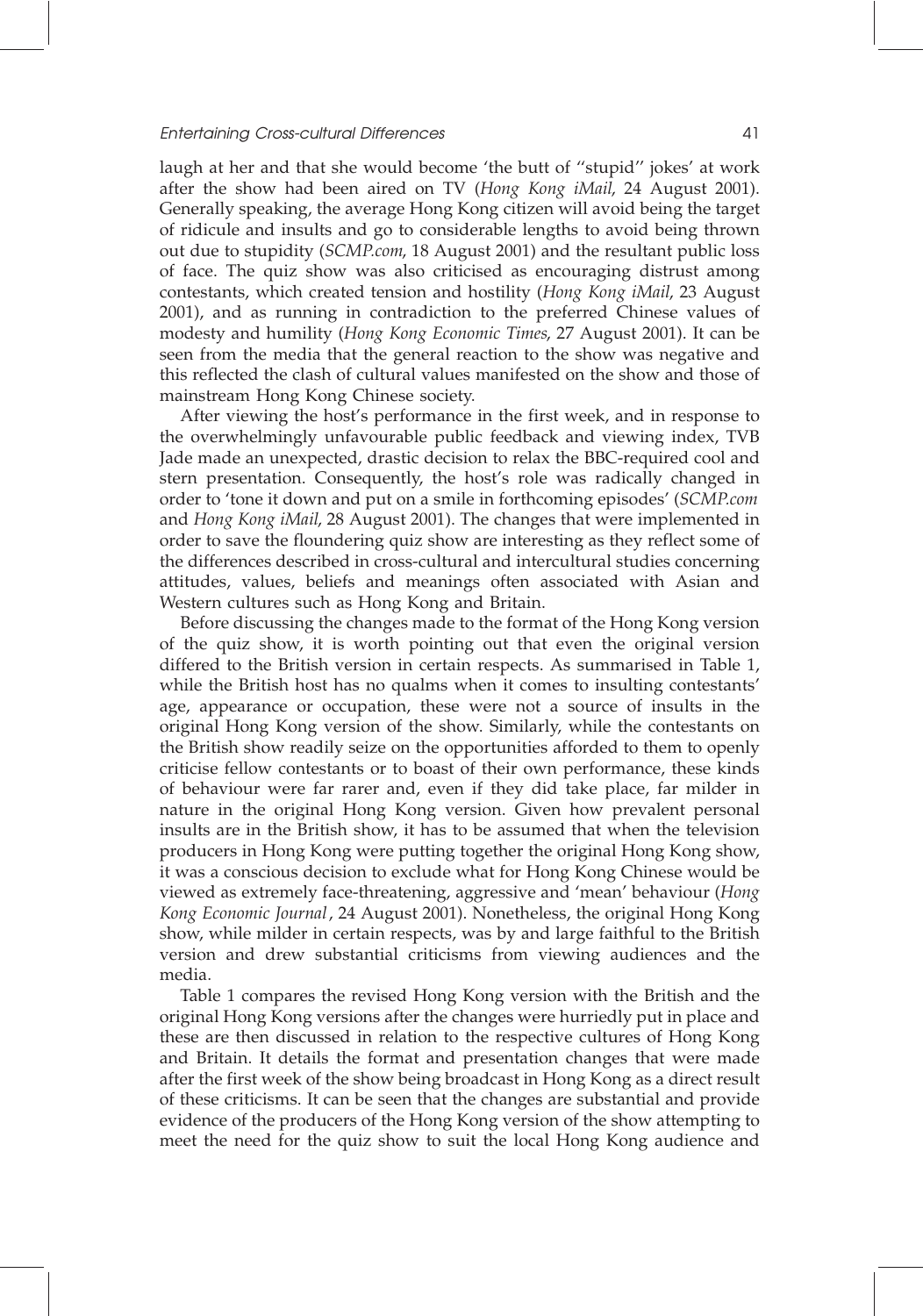|      |  |  | Table 1 Differences in format and presentation among the three versions of the quiz |  |  |  |  |
|------|--|--|-------------------------------------------------------------------------------------|--|--|--|--|
| show |  |  |                                                                                     |  |  |  |  |

| British and original Hong Kong<br>versions of The Weakest Link                                                                                                                                                                                                                                                                                                        |           | Revised Hong Kong version of<br><b>The Weakest Link</b>                                                                                                                              |
|-----------------------------------------------------------------------------------------------------------------------------------------------------------------------------------------------------------------------------------------------------------------------------------------------------------------------------------------------------------------------|-----------|--------------------------------------------------------------------------------------------------------------------------------------------------------------------------------------|
| British host: Insults are aimed<br>at contestants' performance,<br>appearance, occupation, behaviour,<br>etc.<br>Hong Kong host: Insults are mainly<br>aimed at contestants' performance.                                                                                                                                                                             | $\bullet$ | Host does not insult the contestants.                                                                                                                                                |
| British host always invites or incites<br>contestants to criticise themselves<br>and one another.<br>Hong Kong host sometimes<br>invites or incites contestants to<br>criticise themselves and one another.                                                                                                                                                           |           | Hong Kong host rarely invites<br>or incites contestants to criticise<br>themselves and one another.                                                                                  |
| British contestants sometimes seize<br>the Initiative and answer back and<br>this kind of banter is encouraged as<br>it opens up opportunities for more<br>insults from the host.<br>Hong Kong contestants engage in<br>banter with the host, which can be<br>at the host's or the contestant's<br>instigation and does not lead to her<br>insulting the contestants. |           | Hong Kong contestants engage in<br>banter with the host, which can be at<br>the host's or the contestant's instiga-<br>tion and does not lead to her insult-<br>ing the contestants. |
| British contestants openly boast of<br>their achievements and put down<br>their fellow contestants.<br>Hong Kong contestants are reluctant<br>to boast of their own prowess or to<br>criticise their fellow contestants.                                                                                                                                              |           | Hong Kong contestants are reluctant<br>to boast of their own prowess or to<br>criticise their fellow contestants.                                                                    |
| British and Hong Kong hosts play<br>a stern, harsh and mean 'school<br>teacher' role.                                                                                                                                                                                                                                                                                 |           | Hong Kong host plays a gentler<br>'school teacher' role.                                                                                                                             |
| British and Hong Kong hosts never<br>smile.                                                                                                                                                                                                                                                                                                                           | $\bullet$ | Hong Kong host smiles throughout.                                                                                                                                                    |
| British and Hong Kong hosts shout<br>at contestants.                                                                                                                                                                                                                                                                                                                  | $\bullet$ | Hong Kong host never shouts at the<br>contestants.                                                                                                                                   |
| British and Hong Kong hosts offer<br>no encouragement or support and<br>take every opportunity to belittle<br>and criticise the contestants.                                                                                                                                                                                                                          |           | Hong Kong host asks contestants to<br>explain why they answered wrongly<br>and the host provides words of<br>encouragement and support.                                              |

culture in order to be accepted. Gone are the insults from an unsmiling hostile host and the berating of contestants by shouting. The host changed to become amiable. She smiled constantly, adopted a gentler, supportive role, and rarely invited the contestants to criticise themselves and one another.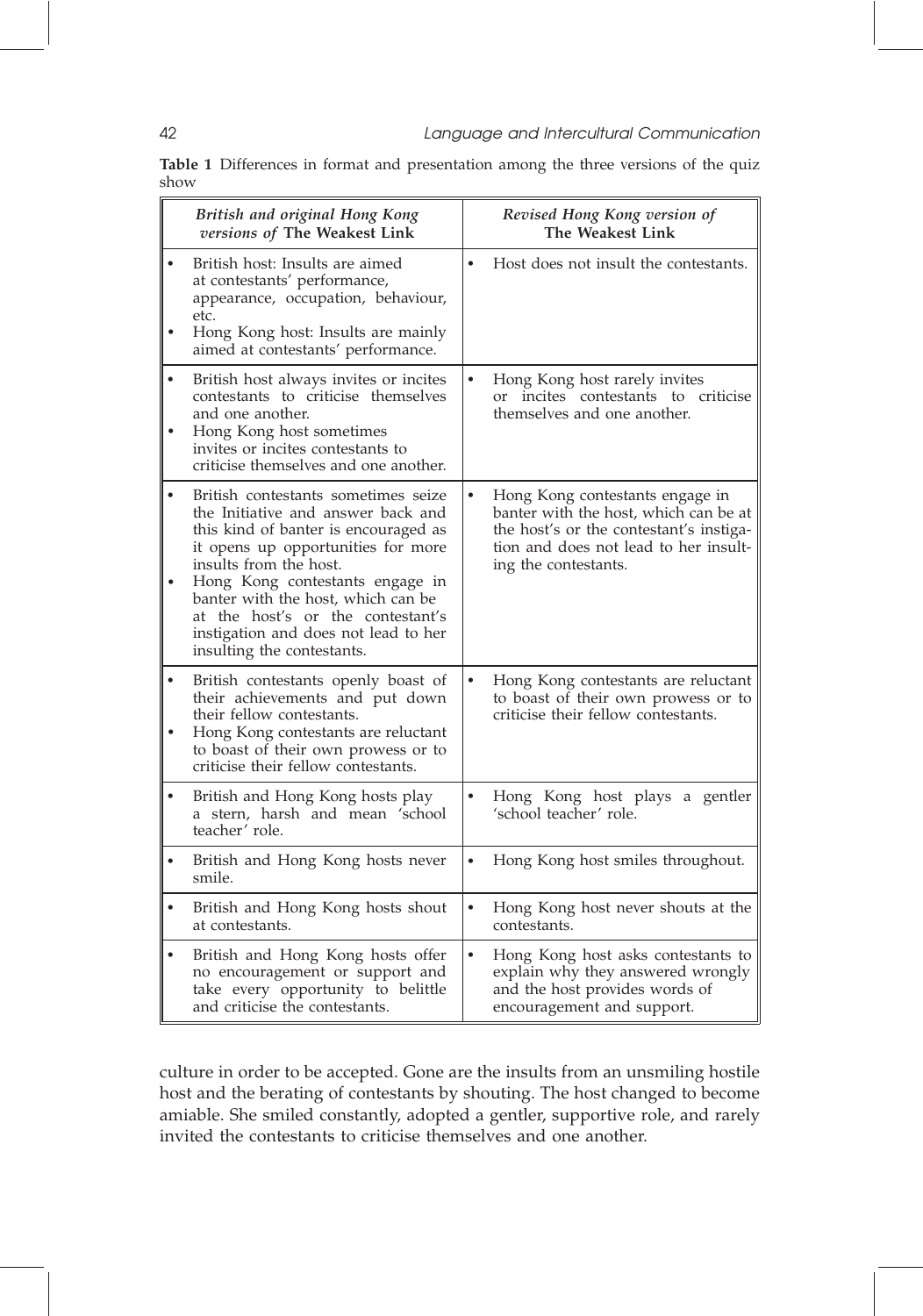# Analysis of Data from the British and Hong Kong Quiz Shows

In the following, extracts taken from the British, the original Hong Kong and the revised Hong Kong versions of the Weakest Link are discussed with a view to comparing the format and presentation of the three versions and the ways in which discourse meanings are conveyed by the respective hosts.

To begin with, Extract 1 taken from the British version captures very succinctly the ethos of the quiz show. The host summarises the result of the round that has just finished and asks the contestants to cast their votes to eliminate the weakest link.

Extract 1 (British version)

('H' stand for host; 'C' stands for contestant.)

|                | PUUNDS                                                                                                                                          |
|----------------|-------------------------------------------------------------------------------------------------------------------------------------------------|
|                | $\frac{1}{\sqrt{7}}$ is <u>ALL</u> $\frac{1}{\sqrt{9}}$ you <u>WON</u> $\frac{1}{\sqrt{9}}$ things<br>$1$ H: $\mathcal{U}$ a HUNdred and THIRty |
|                | ARE                                                                                                                                             |
| $\overline{2}$ | DESperate // $\sqrt{7}$ I sugGEST // $\sqrt{7}$ you LIGHten // $\sqrt{7}$ the LOAD // $\sqrt{7}$                                                |
|                | DOES                                                                                                                                            |
| 3              | enHANCE your <u>BANK</u> balance // <b>⊻</b> KINDness<br>not // $\rightarrow$ COUNT // $\pi$ you                                                |
| $\overline{4}$ | need to be RUTHless // ע to be RICH // צ TIME to VOTE off // ע the weakest<br>71                                                                |
|                | LINK                                                                                                                                            |

 $201200$ 

Extract 1 illustrates the ethos of the quiz show when the host spells out what needs to be done to be a successful contender in the game. The contestants are told they need to lighten the load, that kindness does not count and that to be rich at the end of the game they need to be ruthless. The host is also very damning of the contenders' performance in the preceding round and she mocks the amount they won (GBP130) and declares things are desperate as a result. It can be seen that she says all of this very directly and aggressively and, in terms of intonation, her choice of high contrastive key on Line 2 underlines that what she is saying runs contrary to expectations. Her choice of high termination on 'pounds' (Line 1) and 'does' (Line 3) indicates that such information will come as a surprise to the hearer(s). These tone units in the host's utterance are also said with proclaiming tone, which serves to indicate that they are perceived by the speaker to be new information to the hearer(s).

#### First change: The demeanour of the host

Several changes with respect to the format and presentation of the changed Hong Kong version of the show have been observed. One of the most immediately evident changes was in the demeanour of the show's host. In the new version, the host now smiled readily and the cool and stern facade that had drawn so much criticism was replaced with a gentler and more contestant-friendly approach. The pace of the questions slowed, thus reducing the stress on the contestants. The questions were now posed by the host employing a more neutral style of delivery. Previously, questions had been delivered at a rapid, aggressive pace and in a generally abrasive fashion. These changes in the host's behaviour are in line with a culture that places priority

 $\frac{1}{2}$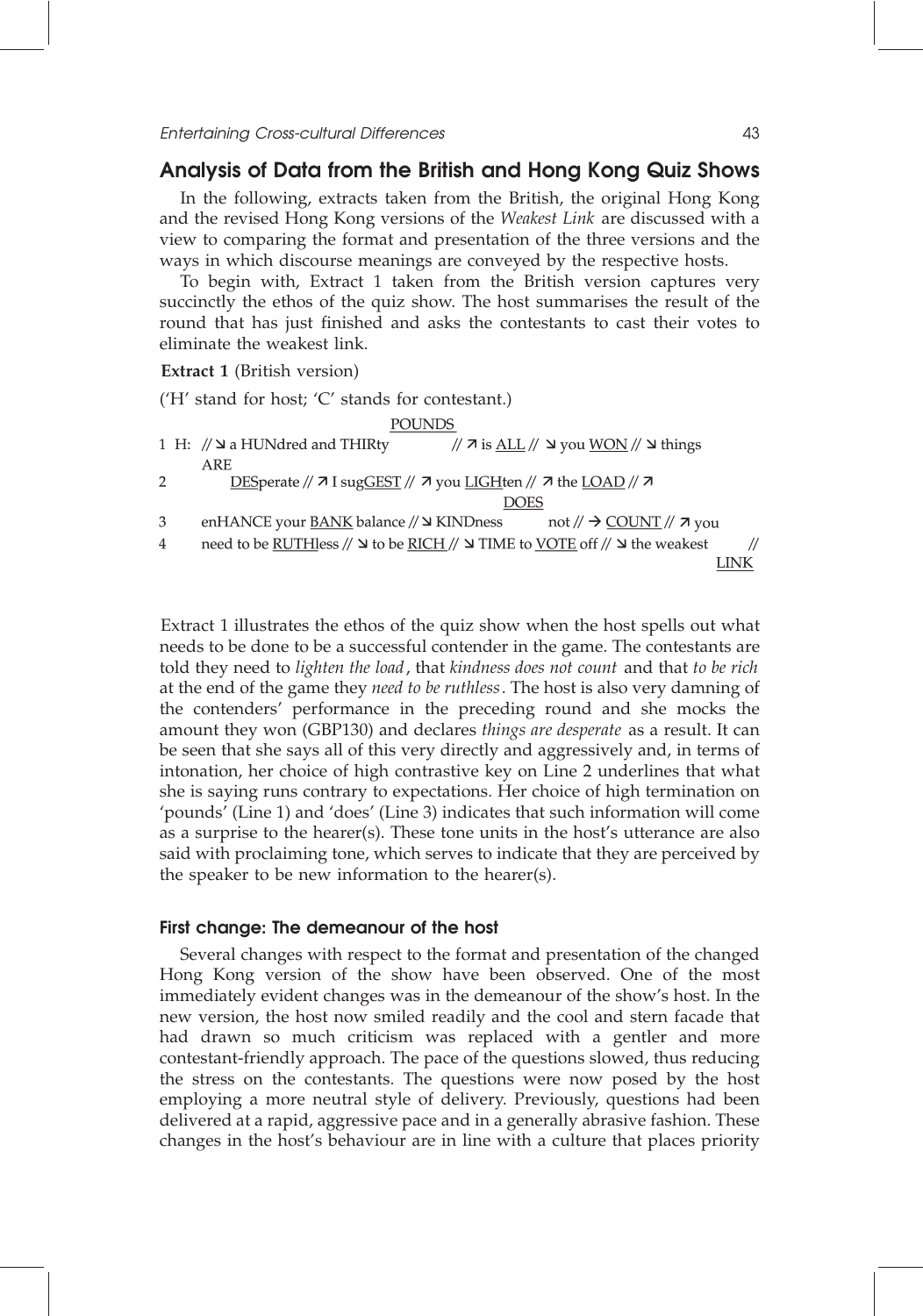on the Confucian value of human-heartedness (Bond, 1986) which encompasses characteristics such as gentleness and compassion towards others. Another Confucian value, moral discipline (Bond, 1986), emphasises restraint and moderation which are more in tune with the host's changed behaviour than with her previous adoption of an unambiguously strict and strident manner openly pressuring and criticising the contestants. Finally, the masculinity–femininity dimension (Hofstede, 1991), which values caring for others, can explain the change.

#### Second change: The attitude of the host towards the contestants

The second major change was that the Hong Kong host in the new version of the show no longer insulted, ridiculed or humiliated the contestants. This is precisely the behaviour which is so much associated with the British version of the show (see Extracts 2, 3 and 4 below). Although the Hong Kong host in the original version tended to ridicule only the performance of the contestants rather than their personal aspects such as age and physical appearance, such behaviour had drawn considerable criticism from both Hong Kong viewers and television journalists during the first week that the original show was broadcast in Hong Kong (see Extract 5 below).

In Extract 2, the British host comments on the performance of the contestants at the end of a round.

#### Extract 2 (British version)

|                | 1 H: // → THAT WAS // ∆ A diSAStrous ROUND // או OUT of a possible ONE |      |                                                                                    |
|----------------|------------------------------------------------------------------------|------|------------------------------------------------------------------------------------|
| 2              | thousand POUNDS // ⊻ you ONly PUT in your KITty a paTHEtic // ⊻ ONE    |      |                                                                                    |
|                |                                                                        | NOT  |                                                                                    |
| 3              | hundred and SEventy                                                    |      | $\mathbb{Z}/\mathbb{Z}$ WHO is $\mathbb{C}$ COST efFECtive $\mathbb{Z}/\mathbb{Z}$ |
|                | <b>POUNDS</b>                                                          |      |                                                                                    |
| $\overline{4}$ | to VOTE off $\text{/}\prime$ $\blacktriangle$ the weakest              |      |                                                                                    |
|                | TIME                                                                   | LINK |                                                                                    |
|                |                                                                        |      |                                                                                    |

The host again derides the performance of the contestants, this time describing it on Line 2 as pathetic that they have won GBP170 when they could have won GBP1000. It is, she declares very directly on Line 1, a disastrous round. She demands to know who is not cost effective, choosing high contrastive key on not, and the last two tone units on Line 4 are shouted loudly at the contestants.

In Extracts 3 and 4, the British host repeatedly mocks a contestant's physical appearance. The contestant is a middle-aged man who is almost completely bald except for a ponytail.

Extract 3 (British version)

- $1 H:$ // 7 is THAT a NEW hairSTYLE //
- $2 C:$ // **7** NO //  $u^3$  it's <u>BEEN</u> there since i was // **⊻** WELL // → it's been there **YEARS**
- $\mathcal{R}$ SIXteen  $\frac{1}{2}$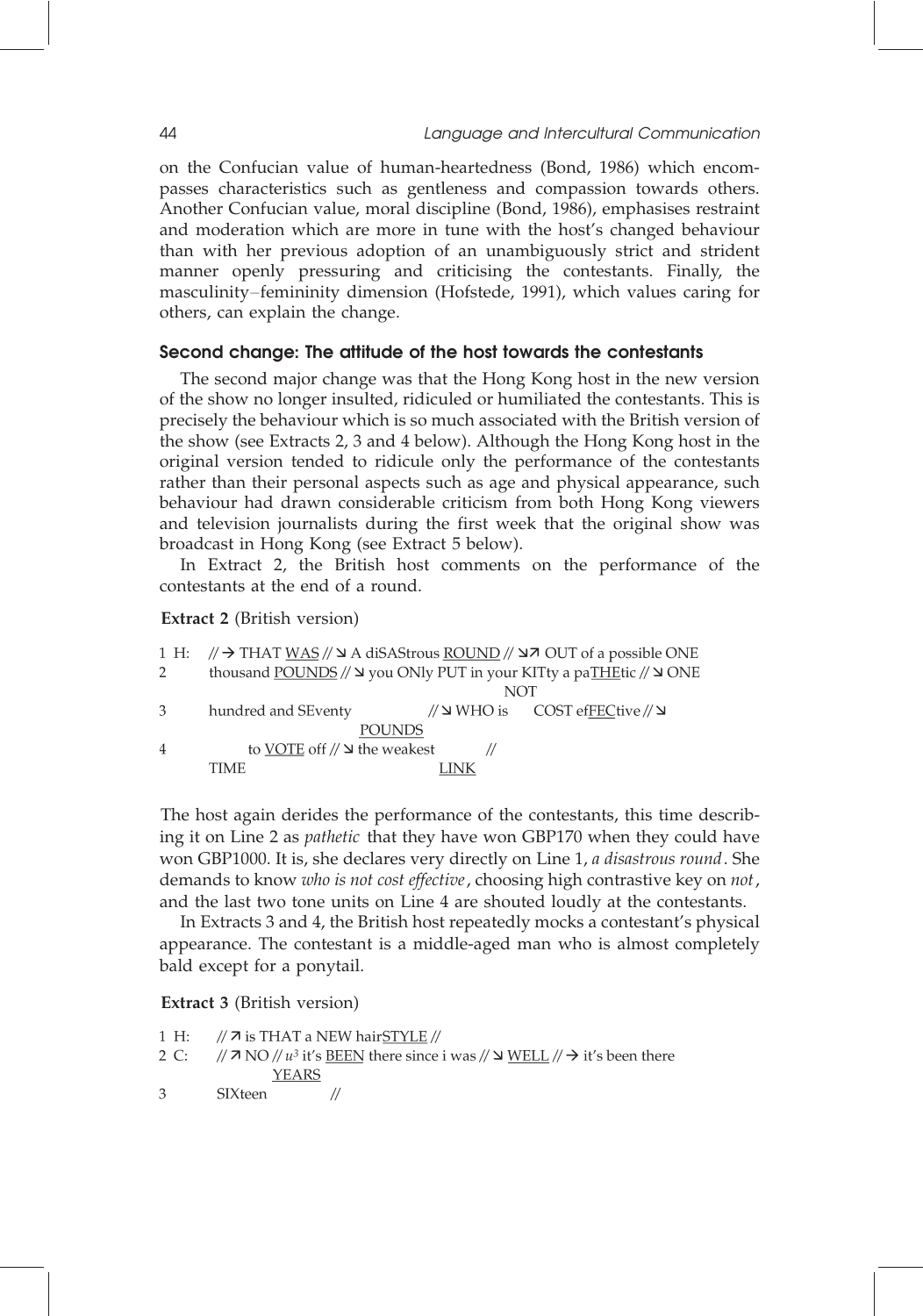#### Extract 4 (British version)

 $1 H:$ // → JIM //  $\triangleright$  with NO hair exCEPT his POnytail //  $2^{\circ}$  C:  $($ (laughs) $)$ staTIStically 3 H:  $\frac{1}{2}$ you were the WORST PLAYer // 7 and with FIVE votes // 7 **ARE** TO you it's been deCIded that you  $//$  7 the weakest  $\overline{4}$  $LINK://$ 

On Line 1 of Extract 3, the host mockingly asks is that a new hairstyle, to which the contestant rather falteringly answers that he has had his ponytail for 16 years. Later in the show, the contestant is voted off and the host again taunts him about his hair (Line 1, Extract 4), or rather lack of it. She also very directly states that the contestant is the worst player, choosing high contrastive key on statistically (Line 3). Although she has earlier mocked the contestant's hairstyle, here on Line 1 the host chooses proclaiming tone (fall tone) to declare as new to the hearer(s) that he has no hair except his ponytail. This is another example of a speaker exploiting tone choice to add to the impact of what is said. The rest of her utterance is said with referring tones (rise tones), indicating that the rest is assumed by the speaker to be common ground.

Extract 5 shows the host in the original Hong Kong version of The Weakest Link mocking the performance and the aspirations of a contestant in the quiz show.

Extract 5 (original Hong Kong version)

| H: | tai2 ng4 ceot1 nei5 hai6 gam3 siu2 zi3 hei3 | ge2                                                                                      |
|----|---------------------------------------------|------------------------------------------------------------------------------------------|
|    |                                             | 1 H: // NEAlise hardly you are SUCH low $\underline{AS}$ pirations – ptl <sup>4</sup> // |
|    | sap6 saam1 maan6                            | jat1 zau6 giu3 zou6 gau3 naa4                                                            |
|    |                                             | $\Delta$ hundred and THIRty thousand ONE is deemed eNOUGH - ptl //                       |
|    |                                             |                                                                                          |

(H: 'I hardly realise you have such low aspirations. A hundred and thirty-one thousand you say it is enough.')

In Extract 5, the contestant has expressed satisfaction with the money won in the previous round and the host pours scorn on him. The host exclaims in disbelief that someone who could have such low aspirations and with prominence chosen for such and aspirations. She then restates the amount won and incredulously states that it is deemed enough by the contestant, selecting prominence on thirty-one and enough. This utterance is said with mid key, which has additive value and mid termination, indicating that what is said should not come as a surprise to the hearer.

In the new revised version of the Hong Kong quiz show, the host does not insult the contestant. This change again accords with Bond's (1986) notion of the primacy of Confucian values in cultures such as that found in Hong Kong encapsulated in the dimensions of human-heartedness and moral discipline. Also the work of Markus and Kitayama (1991, 1994), which describes the differences resulting from interdependent versus independent conceptions of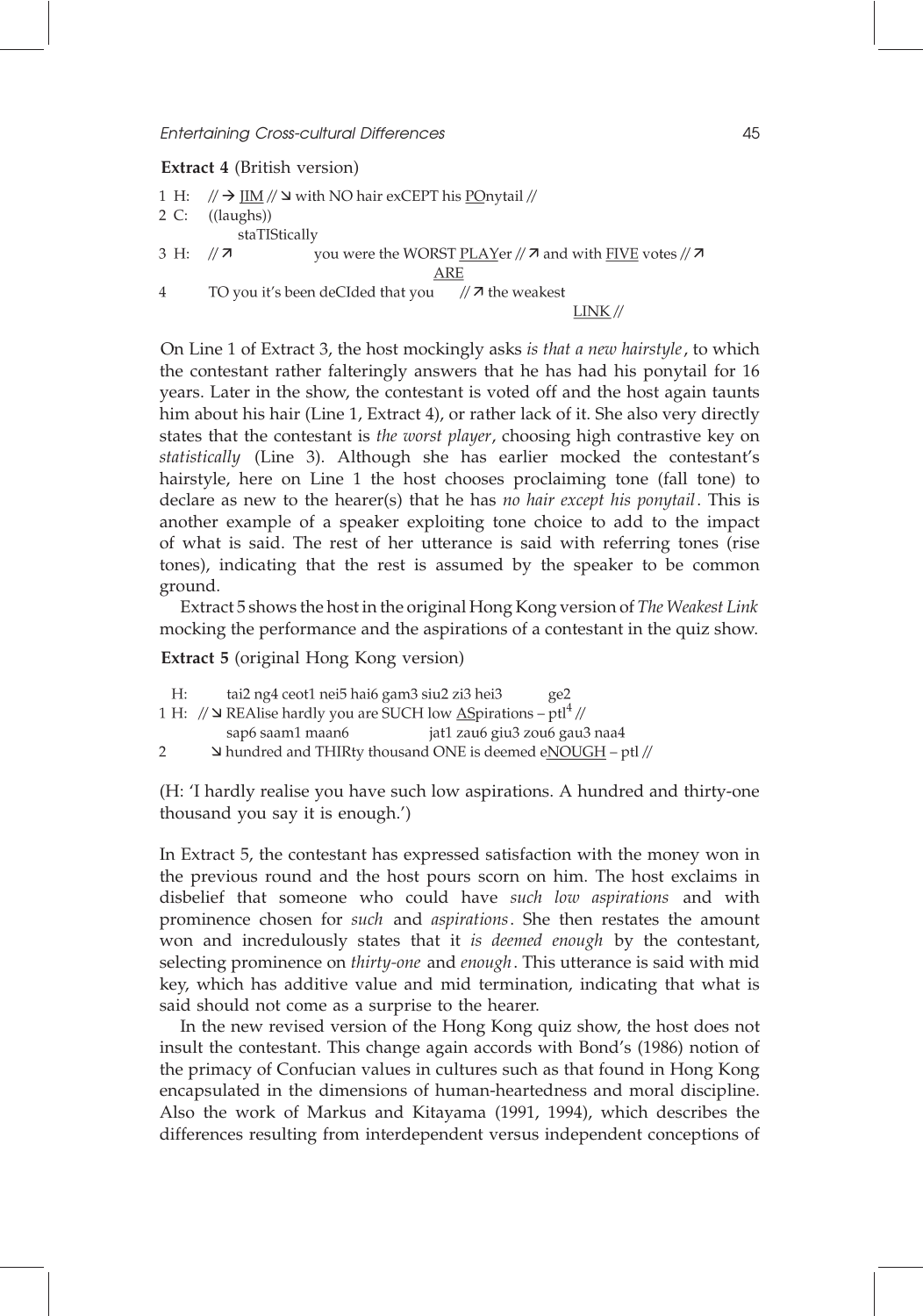self would help to explain a change that attaches importance to the preservation of 'face' and the maintenance of group harmony. Doing away with very direct and open verbal attacks by the host on the contestants also fits better with a high-context culture in which communication is not overt and explicit (Hall, 1977).

## Third change: The verbal support from the host

The third main change was that in the new revised Hong Kong version the host offered verbal support and encouragement to the contestants (see Extract 6); whereas in the original show the Hong Kong host never helped, supported or consoled the contestants, in fact the very opposite was the case.

### Extract 6 (revised Hong Kong version)

teng 1 co3 zo2 nei5 man6 man6 tai4  $\bigcap$  $1 C:$ // → heard wrong you ASK // ∨ QUEStion //  $H:$ gam3 gan2 zeong1 haa5 2 H: // אס So NERvous – ptl // (C: 'I have misheard your question.' H: 'You were so nervous.')

In Extract 6, the host can be seen to be sympathetic to the contestant on hearing that he misheard her question. The host says with referring tone (rise tone) that the contestant is so nervous with which she assumes this to be common ground, and with mid termination to indicate that this is not unexpected information. Such a display of empathy is in stark contrast to the ridicule usually heaped on contestants who perform badly.

In a show in the revised Hong Kong version, a voted-off contestant said that he was impressed by the 'friendship and humanity' when the smiling host invited all other contestants to bow to him upon his leaving the stage (Macau Daily, 25 August 2001). When interviewed, the host said that it was necessary to change the format of the quiz show in order to accommodate the preferred style of interaction of Hong Kong people, which is chatty, friendly and carefree (Wen Wei Po, 20 September 2001). She had reservations about transporting the British culture into Hong Kong, and she was of the view that the Chinese will usually express sympathy to losers and give praise to winners, especially at times of economic hardships (Wen Wei Po, 20 September 2001). This change also conforms to the pattern of changes already discussed with reference to Markus and Kitayama (1991, 1994). The original version was very face-threatening and to make matters even worse, the contestants lost face in a very public forum. However, in the revised show the emphasis shifted to face-saving strategies. The show was nonconfrontational and maintained group harmony. This change also embraces the three cultural dimensions put forward by Bond (1986) for Confucian-based societies: integration, human heartedness and moral discipline.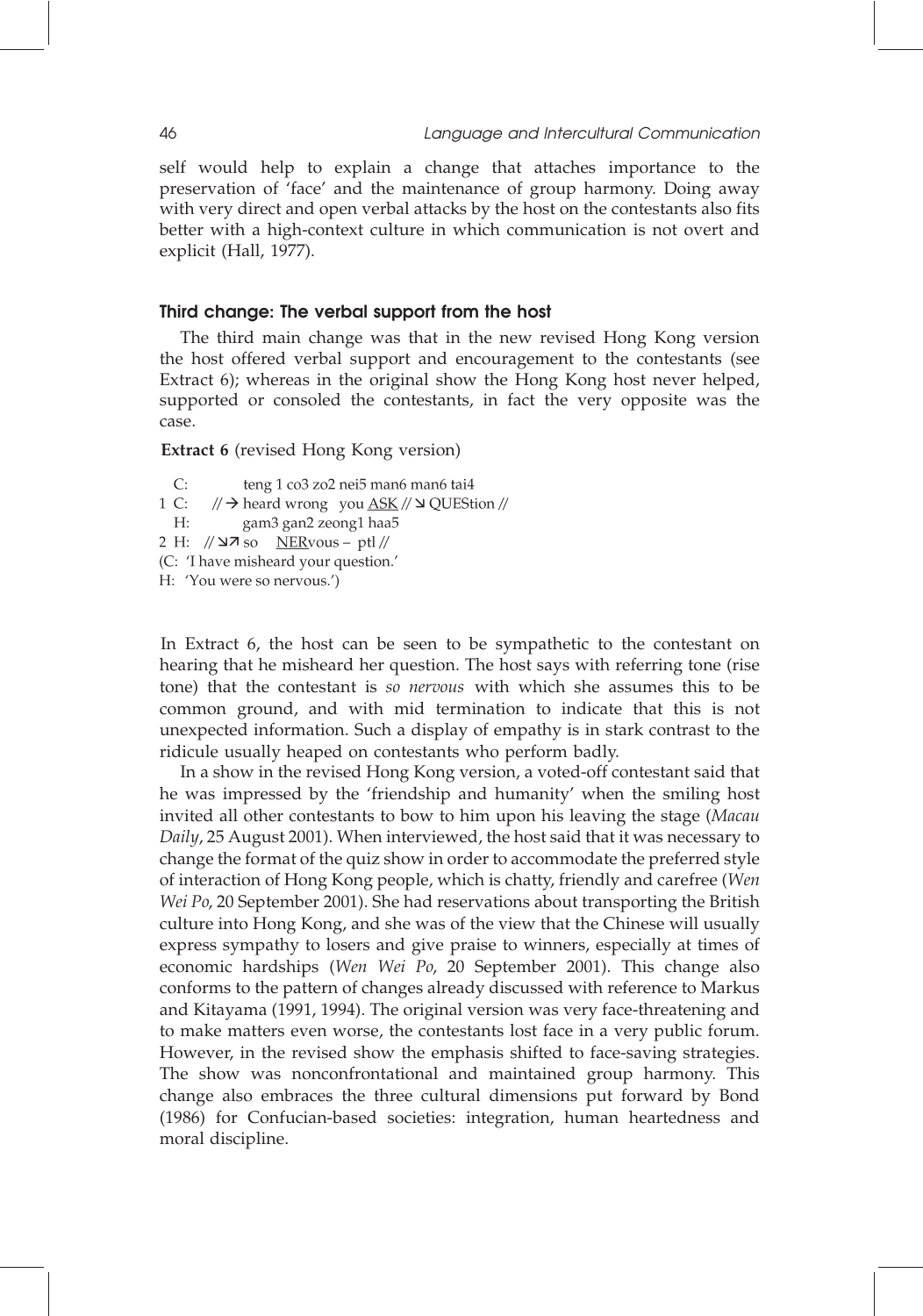#### Fourth change: The absence of audience banter with the host

The fourth most important change to the Hong Kong version of The Weakest Link was that contestants were engaged in banter with the host, which could be at the host's or the contestant's instigation and usually did not lead to the host insulting the contestants. In both the British and the original Hong Kong versions, contestants sometimes seized the initiative and answered back; and this kind of banter was encouraged as it opened up opportunities for more insults from the host. A British example is discussed in Extract 7. One source of insults for the British host is to deride the contestant's occupation, and here the host pokes fun at a contestant who is a student of acting.

Extract 7 (British version)

- // you're an ACting STUdent // ⊻ AREN'T you لا you //  $1 H<sub>1</sub>$
- 2 C:  $\mathbb{Z}$  צ $YES$  $^{\prime\prime}$ **MISS**
- 3 H: // and ARE you an ACting conTEStant //
- $4 \, C:$ // i'm TRYing to be //
- $\frac{1}{2}$  are you going to GO on SAYing PASS  $\frac{1}{2}$  to everything i ASK you  $\frac{1}{2}$ 5 H:
- 6 C: //  $\vee$  it's my FAvourite ANswer //
- 7 H: //  $\sqrt{7}$  you're very SURE //  $\sqrt{7}$  of  $^{\prime\prime}$

yourSELF

On Line 1, the host confirms the occupation of the student but sets up the possibility to exploit a pun (i.e. does acting mean 'a student of acting' or does it mean 'not a genuine student'). This ambiguity is then exploited on Line 3 when the host asks and are you an acting contestant. The reason for asking if the contestant is an acting contestant is given on Line 5 by the host who points out that he has passed on all of the questions she has asked him. This extract illustrates the extended banter that is encouraged on the show with the contestants 'answering back' to the host. On Line 2 the contestant replies yes Miss confirming the teacher-like status of the host in the minds of the player, and he continues to answer back on Line 4 (I'm trying to be) and Line 6 (it's my favourite answer). This kind of banter is much enjoyed by a part of the British audience, although a similar portion of the British audience do not enjoy it. In this case, the host invariably has the last word. In terms of intonation, throughout the first six lines, proclaiming tone (fall tone) is selected, but on the last line the host chooses referring tone (rise tone) when she remarks sarcastically you're very sure of yourself, indicating that this information is common ground. The use of low termination by the host at the end of her utterance on Line 7 has the effect of closing down the topic.

In Extract 8, the Hong Kong host in the original quiz show ridicules the contestant that he has mixed up some important and well known criminal cases. The contestant tries to talk back but he only invites more ridicule in return.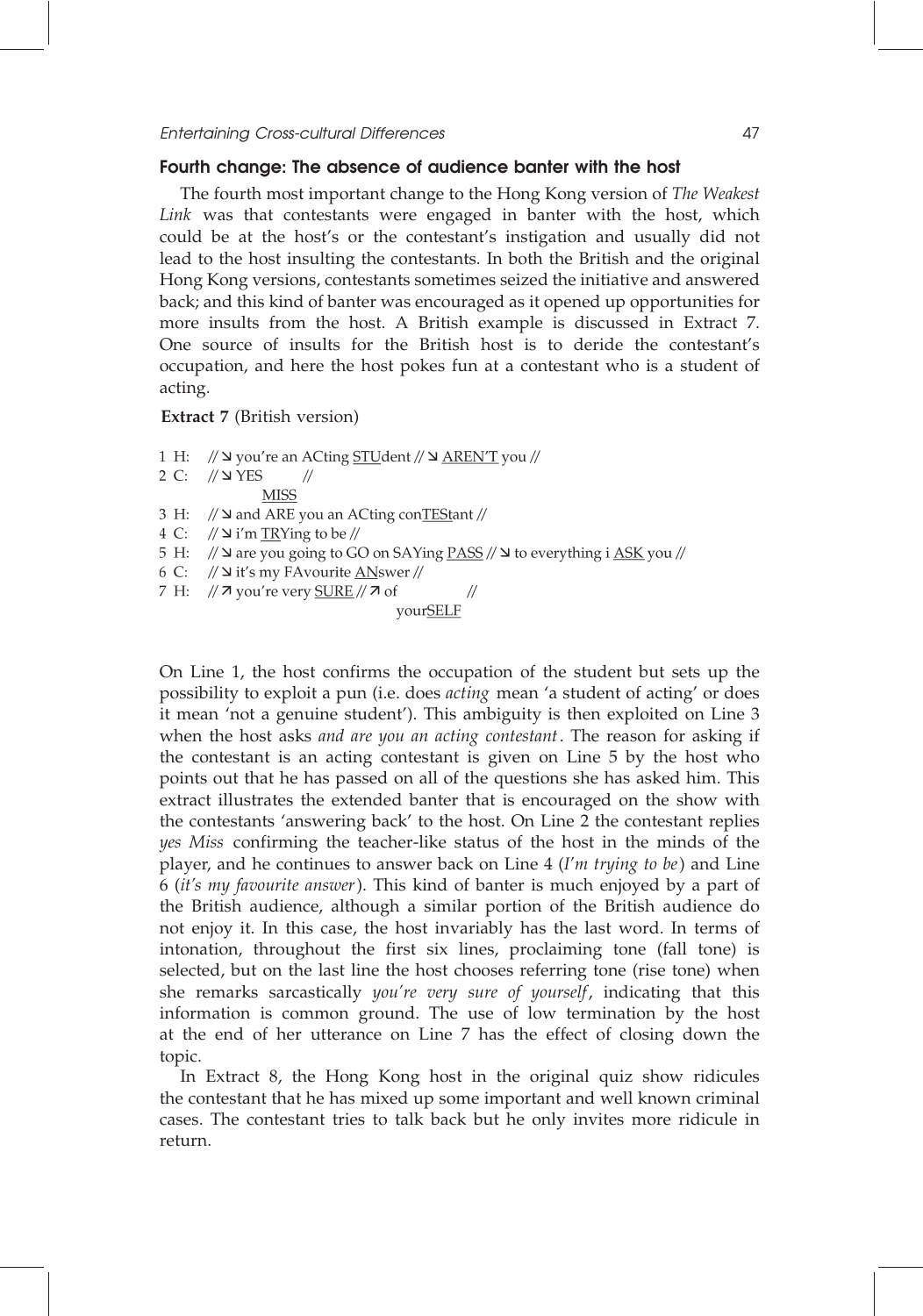Extract 8 (original Hong Kong version)

 $P$ nei5 zou6 me1 gung1 zok3 gaa3  $H^1$ 1 H: //  $\vee$  P // you do WHAT job-PTL //  $C:$  $er$  (.) jip6 mou6 jyun4 2 C:  $\pi$   $\rightarrow$  ER  $\pi$   $\rightarrow$  sales OFficer  $\pi$ dou1 jau5 lau4 ji3 haa5 si4 si6 gaa3 gam3 gaa3 haa5 waa2  $H^*$ iip6 mou6 ivun4 3 H: // SALES officer // → ALso // ۵ Pays attention TO CURrent affairs RIGHT-ptl//  $\mathcal{C}$ er siu2 siu2 laa1 4 C: //  $7 \text{ er a LITtle} - ptl$  //  $H:$ nei5 zeong1 D on3 gin6 ham6 baang6 laang6 gaau2 dou3 lyun6 saai3 lung4 wo **HAVE** 

- 5 H:  $\pi$  you those CRIminal cases ALL // שב MIXED up - PTL // cong4 si1 on3 zi2 hap6 nei5 ne dong3 zo2 hai6 lxx gxx wxx zou6  $\sqrt{7}$  CARton BOX //  $\rightarrow$  hide corpse CRIME //  $\sqrt{7}$  you TAKE as l\_ k\_ w\_<sup>5</sup> COMmitted 6
- gee3  $\overline{7}$
- $-$  ptl  $\mathcal N$

10

- $C:$ dou1 hai6 caa1 ng4 do1 ze2
- 8 C: ((laughs)) //  $u \underline{A L}$ so //  $\Delta$  DIFference not -ptl  $\mathcal N$

#### **MUCH**

- $H<sub>1</sub>$  caa1 ng4 do1 zau6 gam3 joeng6 zau6 ling6 dou3 nei5 dei6 D zoeng2 gam1 **DIFference**
- $\mathbf{Q}$  $H: \mathbb{Z}/Z$ not MUCH  $\text{/}$   $\rightarrow$  because of THIS cause your WINnings to1 dai1 saai3 laa1
	- $-$ PTL $\#$  $t_{\Omega}$ 
		- **DROP**
	- (H: 'P\_, what do you do?'
	- C: 'Er (.) sales officer.'
	- H: 'Sales officer also pays attention to current affairs, right?'
	- C: 'A little.'
	- H: 'You got all the crimes mixed up! You said the crime concerning hiding a corpus in a carbon box was committed by L\_K\_W\_'
	- C: 'They are more or less the same.'
	- H: 'More or less the same? Due to this your winnings have been pulled down.')

In Extract 8, the host picks up on the occupation of a contestant and implies that an effective sales officer should know about current affairs. She also says this with referring tone (fall-rise tone), indicating that this is common ground, and ends with a confirmatory tag right. This is a less direct criticism of a contestant than the kind of very direct and personal criticisms of contestants by the British host and may reflect the more indirect culture of Hong Kong. As Hall (1976, 1977) suggests, high-context cultural patterns are associated with indirectness in communication. However, it would be understood by the audience as an attempt to belittle both the contestant's performance on the show and at work. When the contestant tries to explain his confusion (Line 8) in terms of there not being much difference between the cases, the host very directly confronts him (Lines  $9-10$ ). The host exclaims that his explanation is far from adequate and that his performance was the cause of the winnings having dropped. The host chooses high contrastive key on *difference* and low termination on drop to close the topic.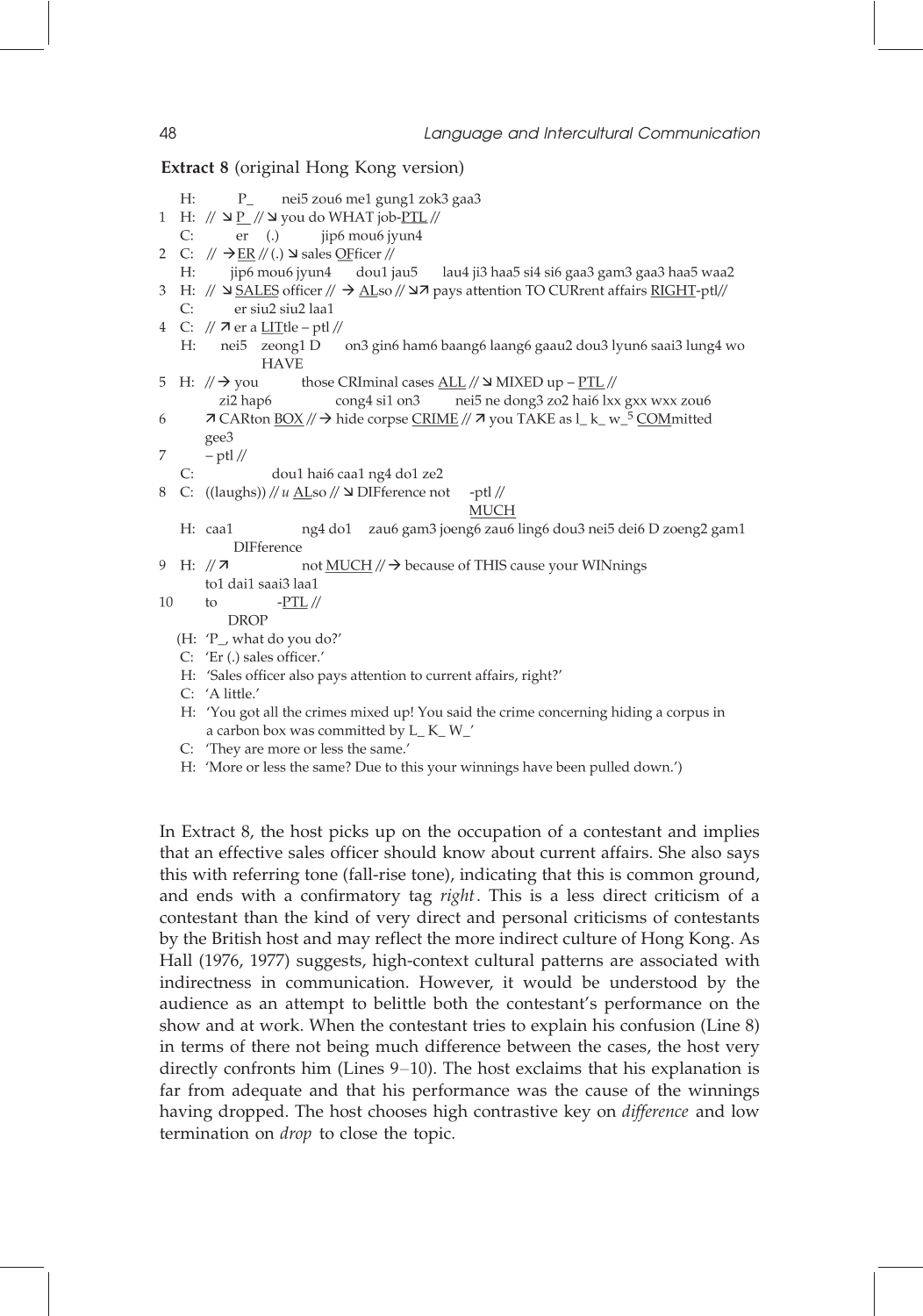Extract 9, taken from the new revised Hong Kong version, shows a contestant engaged in banter with the host. The banter is instigated by the contestant. The host, rather than taking advantage of the banter to insult the contestant, enjoys the banter and actually praises the contestant for initiating it.

#### Extract 9 (revised Hong Kong version)

|                | bat1 gwo3 ne1 nei5 jau5 jat1 joeng6 je5 ne1 gang3 ng4 co3 ge2                                                                  |
|----------------|--------------------------------------------------------------------------------------------------------------------------------|
| $1H$ :         | $\frac{1}{2}$ צ ∐ Even not <u>BAD</u> – ptl // צ <u>YOU</u> have one // <del>&gt;</del> thing – PTL // ⊻ Even not BAD – ptl // |
|                | nei5 zau6 zi1 dou6 ne1 hoeng2 san1 zaat3 si1 hing1 jap6 min6                                                                   |
| $\overline{2}$ | $\rightarrow$ you did know – PTL // $\rightarrow$ IN NEWly promoted police officer IN //                                       |
|                | zou6 gou1 lou2 cyun4 go2 go3 giu3 leoi5 fong1 seoi1 jin4 ne1                                                                   |
|                | although                                                                                                                       |
| 3              | $\rightarrow$ play TALL guy chuen THAT one called l_E_// $\triangleright$<br>-PTL $\mathcal N$                                 |
|                | zan6 daap3 dak1 ci4 D                                                                                                          |
| 4              | $\rightarrow$ ANswered LATE a                                                                                                  |
|                | $BIT$ //                                                                                                                       |
|                | ngo5 bun2 loi4 gei1 ng4 hei2 gaa3 bat1 gwo3 gin3 dou2 nei5<br>hei1                                                             |
|                | 5 C: // <b>7</b> <u>HEY</u> // ⊻ I oRIginally <u>REcall not</u> – ptl // (.) // → BUT SAW you<br>ngo5 gei3 hei2 laa1           |
| 6              | I recalled $-$ PTL $\mathcal{N}$                                                                                               |
|                | ho1<br>zik6 dak1 zaan3 zik6 dak1<br>aa1                                                                                        |
|                | 7 H: // ΔH // ΔH // ((claps hands)) // → DEserve PRAISE // Δ deserve                                                           |
|                | HO                                                                                                                             |
|                | zaan3                                                                                                                          |
|                |                                                                                                                                |
| 8              | PRAISE //                                                                                                                      |
| 9 C:           | $((\text{laughs}))$                                                                                                            |
|                | (H: 'But then there is an even better thing about you, and that is, you knew that the one                                      |
|                |                                                                                                                                |

- who acted as Tall Guy Chuen in Newly Promoted Police Officer is called L\_F\_'
- C: 'I didn't recall in the first place but when I saw you I did.'
- H: 'Ho ho ah ha ((clap hands)) you deserve praise you deserve praise.'

 $C: ((laughs)))$ 

On Lines  $1-4$ , the host can be seen to be giving a mild compliment to a contestant who got a question correct. The compliment is qualified with although said with high contrastive key as the contestant was a bit slow in answering. This kind of support to contestants was one of the changes in format in the new version of the show. It can be seen that the support from the host continues. The contestant explains that the presence of the host had helped him to recall the answer (the actor in question is the boyfriend of the host). This causes the host to applaud the contestant and to invite the audience to do the same (Lines  $7-8$ ), and this is said with mid termination which denotes that what is being said is not unexpected, but within the context of the original version of the Hong Kong show, it would have been unexpected indeed.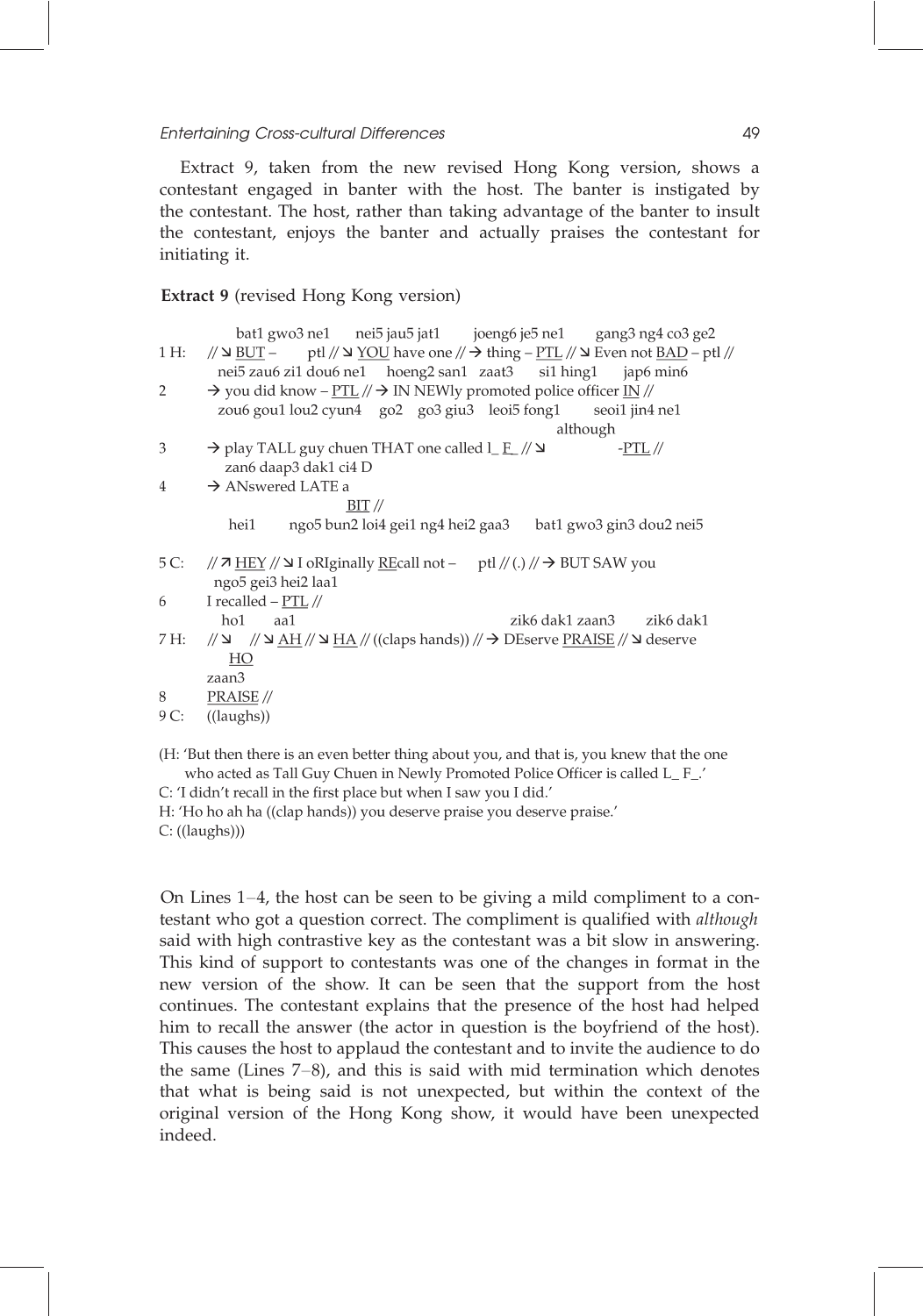# Comparing Hong Kong contestants' behaviour in both Hong Kong versions

The revised version of The Weakest Link did not differ from the original version in all aspects. Despite the major changes discussed in previous paragraphs, there was one area which more or less remained unchanged, and that is when the Hong Kong host sometimes invited or incited the contestants to openly criticise themselves or the other contestants; this was done in a relatively light-hearted, rather than hostile, manner. The contestants in both of the Hong Kong versions behaved in a rather mellow manner when they criticised other contestants. Cultures differ in the extent to which they are geared toward verbal confrontation, in that some cultures are 'extremely averse to such conflicts and prefer silence to a heated, tendentially interesting (but also potentially face-damaging) conversation' (Mey, 2001: 270). Highcontext cultures are believed to avoid confrontation (Hall, 1976, 1977). In conflict management situations, such sociocultural factors as individualism collectivism, societal values of harmony, face and the loss of face, and power distance have been attributed to orientations to conflict and conflict management (Yuen, 1992). According to Yuen, Asian societies stress collectivism, 'face' and harmony; and the 'preferred conflict-resolution styles are likely to be compromising (the middle ground, with neither side having to suffer a loss of ''face''), avoiding (not address the conflict, a strategy used to avoid a possible loss of ''face'') or collaborating (satisfy the concerns of both parties), (Yuen, 1992: 376). Kirkbride et al. (1991) investigated the conflict styles of 981 Chinese respondents in Hong Kong, and the findings have confirmed the researchers' predictions based on Chinese cultural values. They have found that the conflict management styles of the Chinese in Hong Kong are, in order of preference: compromising, avoiding, accommodating (satisfy the other party's demands even at the expense of his/her personal concerns), collaborating and competing (pursue his/her own concerns at the expense of the other party).

However, in the British version of the quiz show, contestants are actively encouraged to criticise or to complain about their fellow contestants and they are encouraged to talk up their own achievements in the game at the end of each round. They are found to openly boast of their achievements and put down their fellow contestants. In Extract 10, a contestant who has just been voted off comments on her reaction to her ejection from the game by her fellow contestants.

#### Extract 10 (British version)

- $1 C:$ // ∡ I would like to see JENny voted off NEXT // 7 she CAME here i think
- $\mathcal{D}$ TOtally believing she was going to win the SHOW  $\frac{1}{2}$  but i ACtually think
- 3 somebody deSERVES it a lot better than SHE does //

On Lines 1 and 2, the British contestant very bluntly gives her opinion about another player (Jenny), whom this contestant wants to see voted off next as Jenny is viewed as overly confident of her abilities while others are more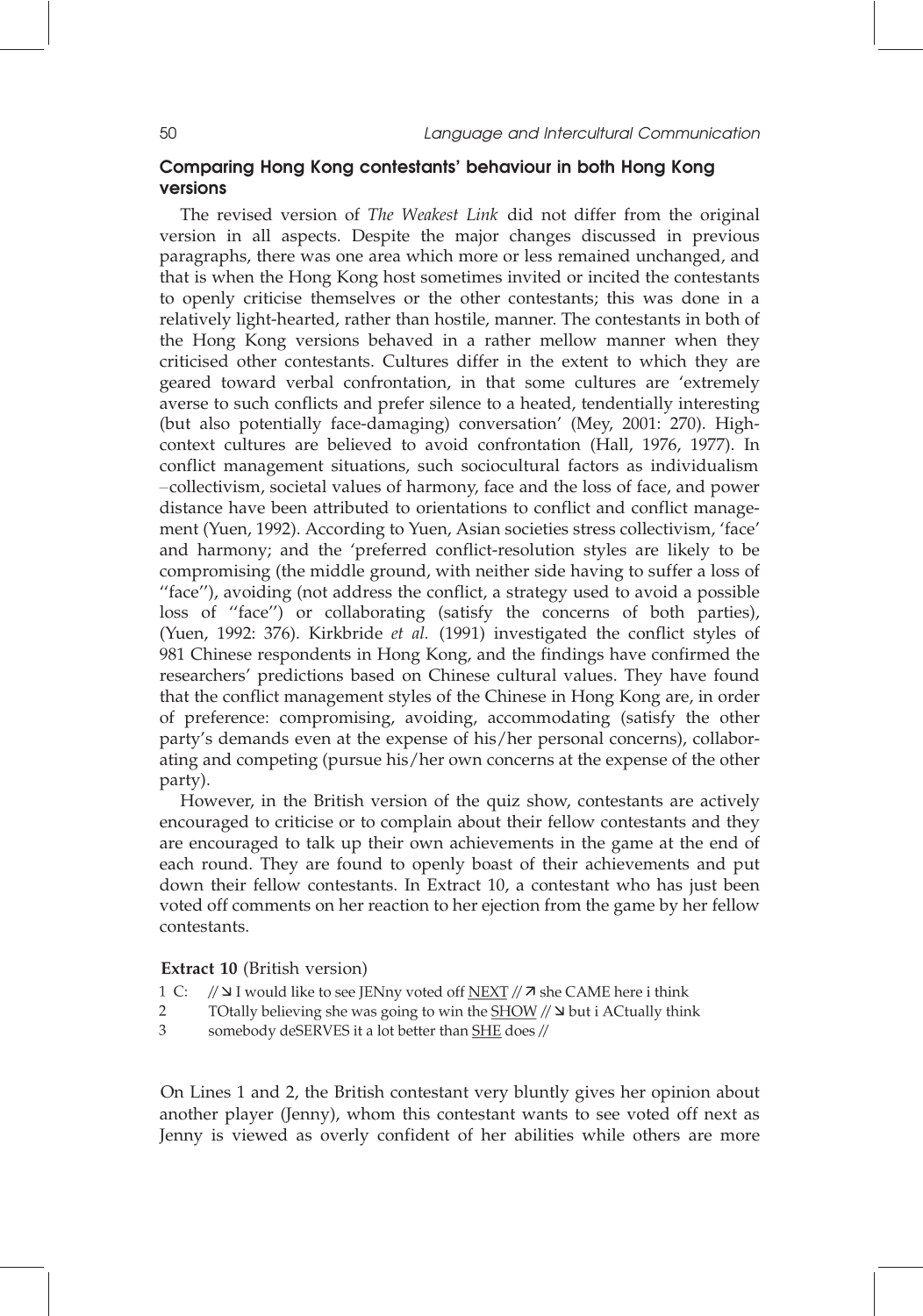deserving of final victory. It is interesting to note that the contestant chooses proclaiming tone (fall tone) to inform the hearer whom she would like to see voted off next and that others are more deserving as the speaker perceives this to be new information to the hearer. The choice of tone for stating that Jenny is overly confident is said with referring tone (rise tone) which conveys that this part of the utterance is common knowledge between the speaker and the hearer; in other words, the speaker assumes it is already known that this is the case. Intonation can be exploited in this way by speakers to lend credibility and so emphasise the veracity of what is being said.

In Extract 11, the Hong Kong host in the revised version invites the contestant to explain why he wants to vote off a female contestant nicknamed 'Cat'.

#### Extract 11 (revised Hong Kong version)

| C:           | gam1 jat6 aa3 aa3 mau1 ne1 zau6 ci5 fu4 hai2 ne1 go3 wui4 hap6 ne1 biu2 jin6 dak1                              |
|--------------|----------------------------------------------------------------------------------------------------------------|
|              | 1 C: // u toDAY ah // u AH CAT – ptl // $\rightarrow$ SEEMS in THIS round – ptl // $\rightarrow$ has performed |
|              | hou2 sat1 zeon2                                                                                                |
| $\mathbf{2}$ | very LOSE STANdard //                                                                                          |
| H:           | ng4                                                                                                            |
| 3 H:         |                                                                                                                |
|              | C: gam2 ngo5 ngam2 keoi5 hou2 gan2 zeong1 aa1 so2 ji5 jing1 goi1 jau1 sik1 haa3                                |
|              | 4 C: // → then i think SHE // $\triangleright$ very NERvous – ptl [// → THEREfore SHOULD rest a LITtle //      |
| H:           | ng4                                                                                                            |
| 5 H:         | $1//$ $M/M$                                                                                                    |
| H:           | jau1 sik1 haa3 mou4 dak4 jau1 sik1 gaa3 laa1 jat1 OUT zau6 OUT gaa3 laa1                                       |
| 6 H:         | // $\pi$ REST a LITtle // $\rightarrow$ no REST – ptl PTL // $\rightarrow$ once OUT be OUT – ptl ptl//         |
|              | mou4 dak1 faan1yun3 tau4 gaa3 laa1                                                                             |
| 7            | $\rightarrow$ no REturn – ptl PTL //                                                                           |
| C:           | keo1 hou2 ho2 nang zoi3 camm1 gaa1 gwo3                                                                        |
| 8 C:         | $\frac{1}{2}$ a she very LIKEly re- parTIcipate aGAIN//                                                        |
|              | (C: 'Today 'Cat' seemed to be performing not up to standard in this round.'                                    |
| H: 'Mm.'     |                                                                                                                |
|              | C: 'I think she was very nervous [and so she should rest a little.'                                            |

 $H^*$  $^{\prime}$ [Mm $^{\prime}$ 

H: 'Rest a little? There can't be any rest. Once she is 'out', she is 'out'. There is no return.'

C: 'She is very likely to participate again.')

Extract 11 again shows the softer gentler approach of the new version of the show. When asked to directly criticise a fellow contestant, the contestant hedges his reason with seems and I think (Lines 1 and 4) and his voting off Cat from the game is worded as she should rest a little (Lines  $4-5$ ). Also, the poor performance of Cat is ascribed to nerves rather than ability. When being reminded that there will be no return for Cat, the contestant suggests that Cat is very likely to participate in the game in the future (Line 8). This utterance is said with referring tone (rise) with the meaning that this is shared knowledge, and with mid termination that it is also an expected comment. This more mellow contestant-friendly style became the norm on the new version of the show to replace the older version where comments were more direct.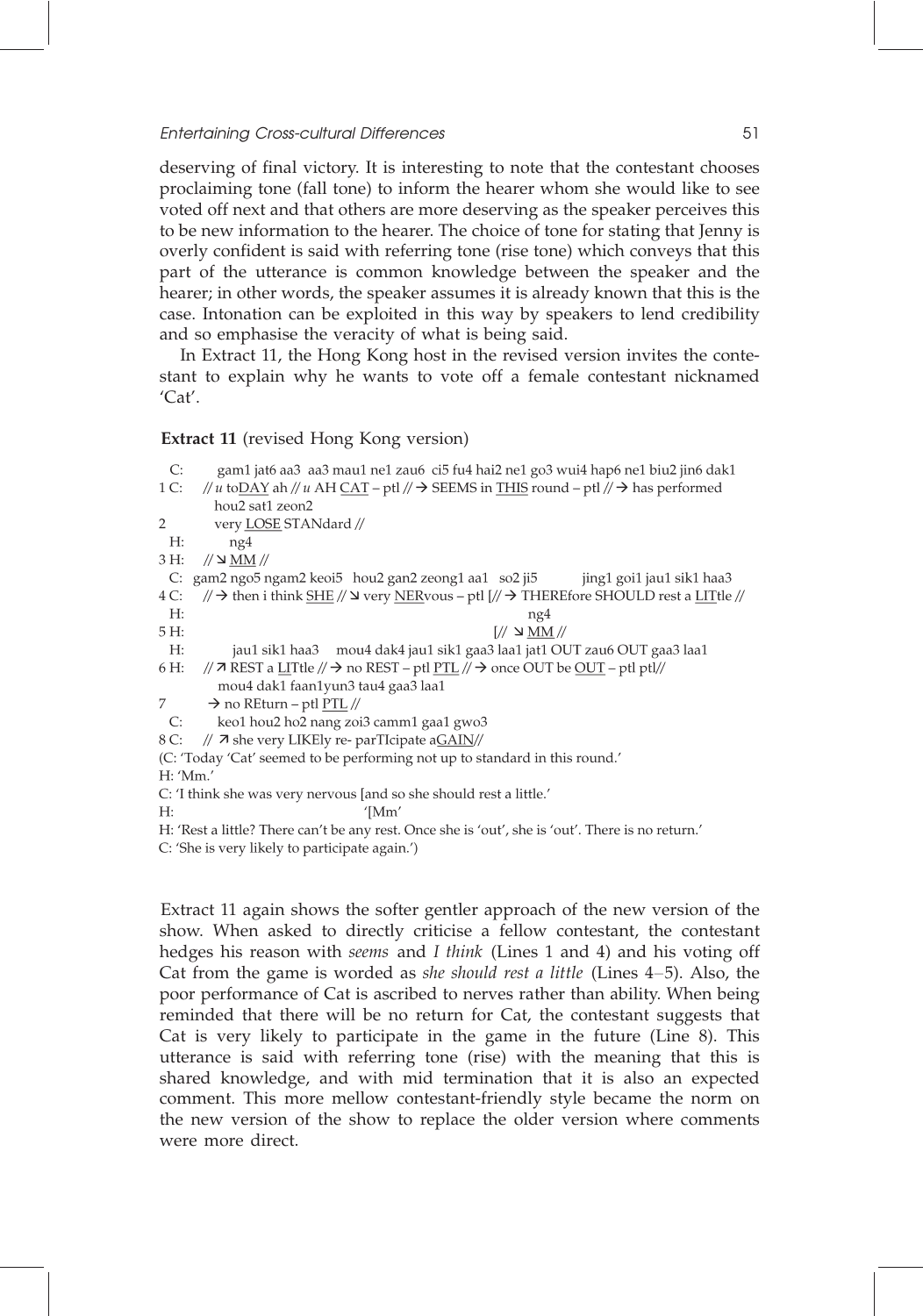#### Outcome of the revised Hong Kong version

The revised version of The Weakest Link, which was characterised by 'more entertaining humour', was well received by the viewers, with viewer numbers increasing significantly (Sing Tao Daily, 28 October 2001). The changes were in line with suggestions made by many critics and viewers, one of whom is a local showbiz celebrity, who suggested that the quiz show should be adapted to suit the local cultures and entertainment should take priority over format and presentation requirements laid down by BBC (Apple Daily, 27 August 2001). Based on the above analysis of the revised show, in theory it should have gone down better with the viewing public and the television critics in Hong Kong, as the changes that were made can be seen to have brought it more in line with the mainstream cultural values of an Asian culture based on Confucian values such as Hong Kong. The new version of the show was more conducive to group harmony and it was more gentle and compassionate with a sense of moderation and restraint. However, the removal of the aggression, directness, trading in insults and open competitiveness took away the very essence of what the original show is all about. The quiz show lost its attraction as a quiz show and 'degenerated (or transformed) into an entertaining chat show' between the host and contestants (Wen Wei Po, 13 November 2001). It was discontinued after its first season.

Further evidence for what has been argued in this study is provided by different countries that have broadcast The Weakest Link. For instance, the Indian version of The Weakest Link was also heavily criticised and the unfortunate host was the recipient of hate mail for the perceived cruelty exacted on the contestants (MacKinnon, Newsweek, 16-23 September 2002). In Thailand (http://www.twl-online/news/arc1-2002.shtml), the show has received an official verbal warning from the Prime Minister's office for being 'unbecoming and contradictory to Thai culture and morality'. Mrs Lalita Rirksamran, a member of Thailand's parliament, complained that the programme encouraged viewers to 'point accusing fingers' and promoted selfishness rather than generosity, rivalry above teamwork and brought stress rather than entertainment. In the Lebanon (http://www.twl-online/news/ arc5-2002.shtml), the stern manner of the host has caused a huge outcry from viewers who watch the show via cable in Arab countries where women 'traditionally defer to men and rarely answer back'. Even in Germany (http://www.twl-online/news/arc2-2002.shtml), which is a low-context culture and so closer culturally to the UK than to Hong Kong, the show was dropped by the German TV company RTV due to declining viewer numbers because viewers thought the host was too rude to the contestants. From these examples, it would seem that the kinds of problems associated with a clash of cultural values described in this paper are not isolated although, no doubt, the precise nature of the clashes will vary depending upon the cultures concerned.

### Conclusions and Implications

The differences between Hong Kong and British viewer attitudes towards the show should not be exaggerated. The two cultures were not 'black and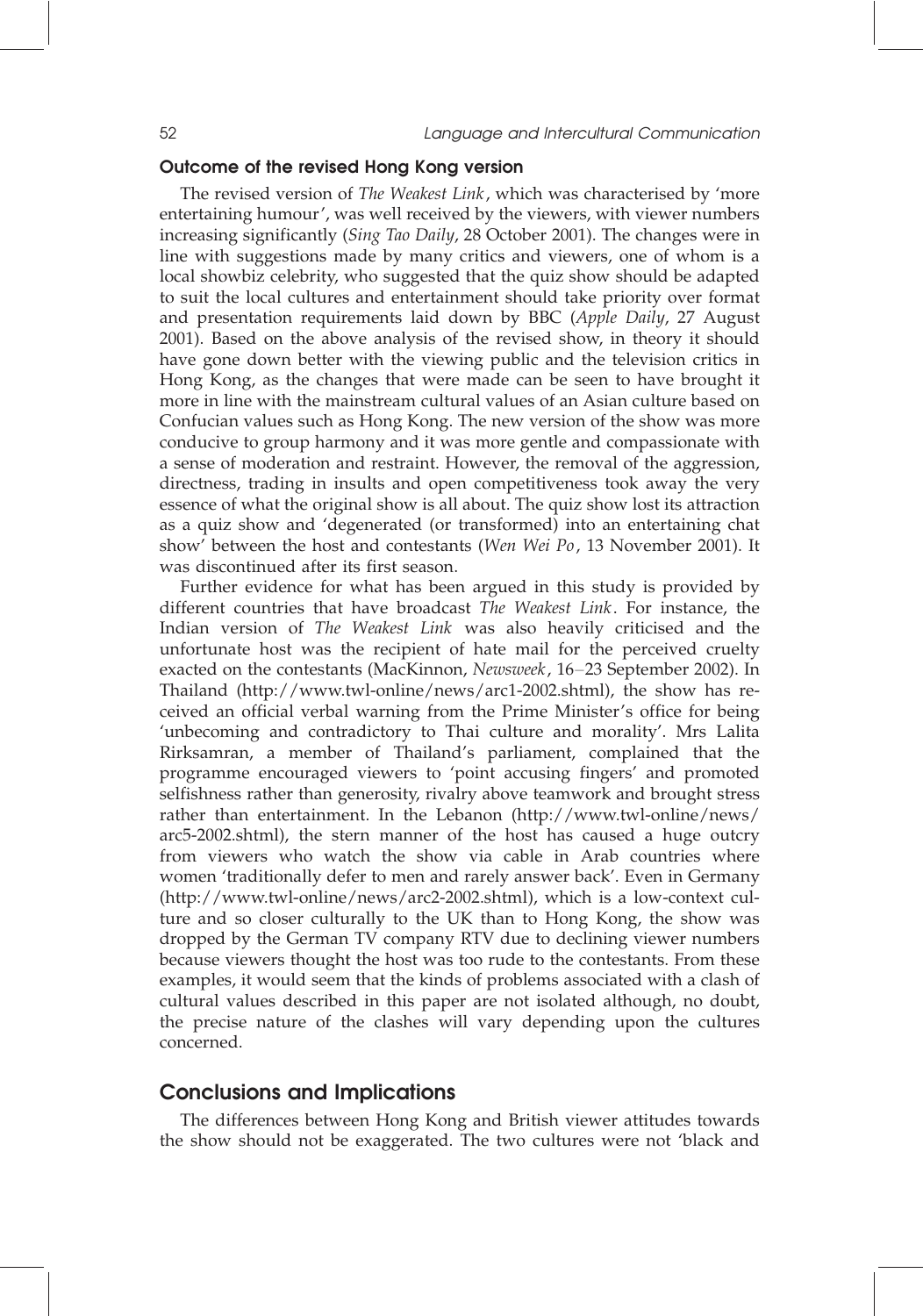white' revealing clear and absolute differences in their reactions to The Weakest Link. The main difference between the two cultures is best characterised in the following way: in Britain the show has proved to be enduringly successful but by no means universally liked by everyone, whereas in Hong Kong the show proved to be sufficiently unsuccessful to last no longer than one season. However, this is not to say that in Hong Kong it was universally disliked by every member of the viewing public even after the essential features of the show were hastily removed. In other words, while there exists in Britain an audience to sustain a show heavily reliant on the entertainment value of direct, aggressive face-threatening behaviour, this proved not to be the case in Hong Kong. Our conclusions suggest that the reasons for this can be found in deeprooted cultural values that impact viewer attitudes towards this kind of behaviour.

What, then, are the lessons to be learned from this experience? What is the mediating role of culture? Does culture constrain the media, or do the media alter culture? Through the media communicative event in the form of the quiz show examined here, this paper concludes that importing culture-bound television programmes based on cultural values that are very different from the local cultural values is potentially a recipe for disaster. This paper is not suggesting that the British audience thinks that rude and humiliating behaviour is acceptable, but that a substantial number find such behaviour potentially entertaining when situated in a television quiz show. The popularity of The Weakest Link in Britain may be attributable to the television viewing behaviour in Britain. As pointed out by Curran and Liebes (1998: 13), in Britain, despite multiple TV channels, the content of television is mainly national rather than global, the mass audience remains largely cohesive rather than fragmented, and 'broadcasting is still dominated by a public service system committed to inform as well as to entertain'. BBC Broadcasting Research (1996) has found that British people spend nine-tenths of their time watching just four TV channels, two of which  $-$  BBC1 and ITV  $-$  occupied over two-thirds of all TV viewing, and nearly three-quarters of peak time viewing (Curran, 1998). In the BBC Annual Report and Accounts (2003/2004: 138), it was shown that the total BBC television share alone amounted to 37.8%. The mass audience in Britain 'still talks, laughs, agrees or quarrels primarily through two channels' (Curran, 1998: 176) that have existed for over 40 years.

Another reason may be related to the kind of vicarious enjoyment provided by the quiz show, or the media context provided for both contestants and audience to indulge in behaviour which would have otherwise been sanctioned in the real-life social context. Undoubtedly, some of the Hong Kong audience may have enjoyed the original Hong Kong version of the quiz show for those reasons, but it was clear that in Hong Kong, unlike Britain, their numbers were insufficient to support a show based on such behaviour.

From the overwhelmingly negative reaction from the audience and the media reviews levelled against the original Hong Kong version, with the reasons given, coupled with the resultant changes in the revised version, the paper has offered cultural differences as possible explanations. As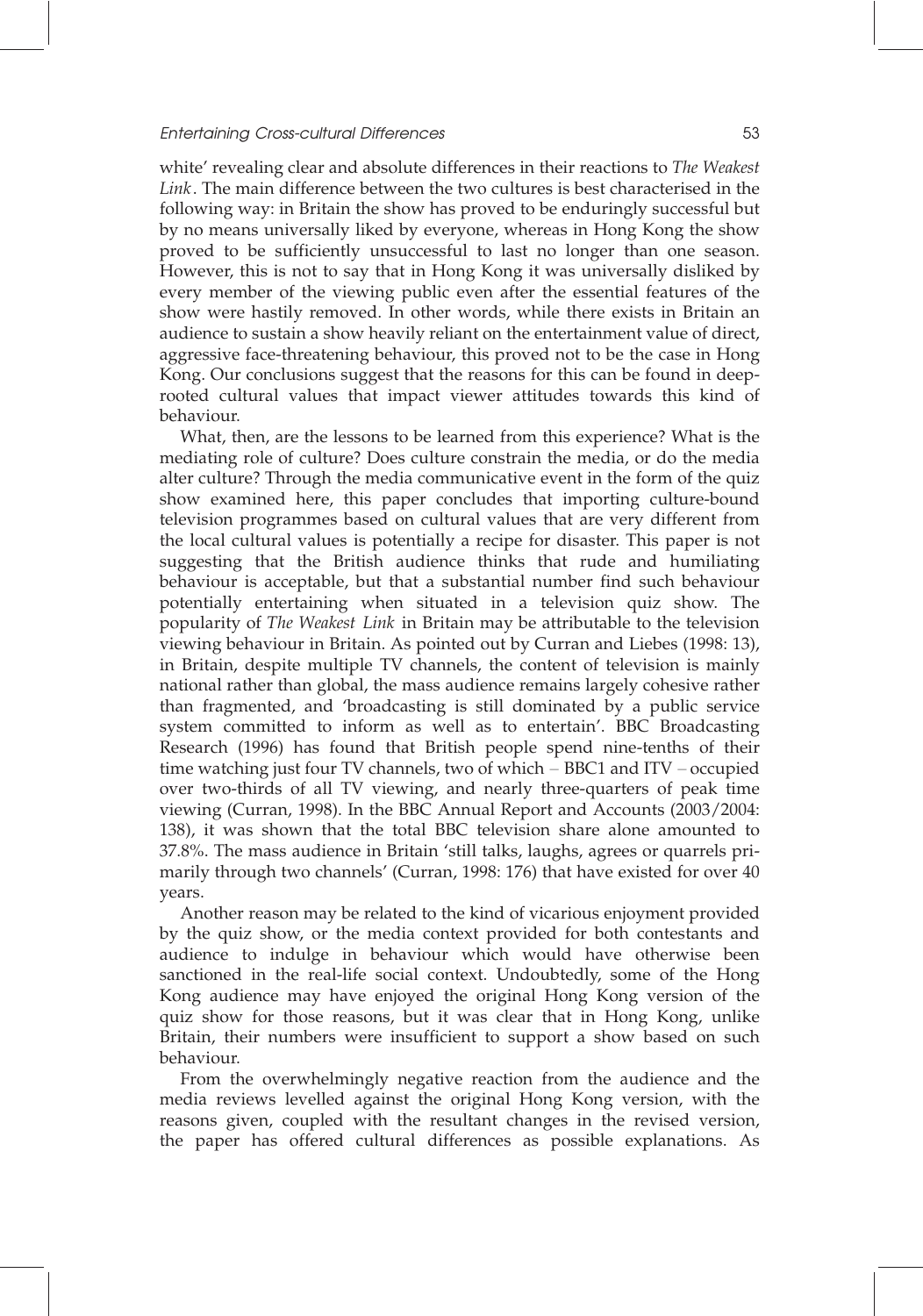remarked in SCMP.com, 1 September 2001, one aspect of The Weakest Link is that the contestants try to vote off the smarter people they think will be a threat to them winning the prize at the end. Different from the viewers in the UK and the USA, those in Hong Kong did not seem to be able to understand this concept and to realise it as part of the game. Instead they seem to be concerned that someone may lose face and be made to look foolish. Relative to Britain, Hong Kong may be more concerned about 'the interactional dynamic of facework' which is 'positively reciprocal with both parties engaged in mutually shared orientation to negotiate, elevate, and attend to each other's face as well as one's own face' (Zhang, 1995: 85), and 'face-balance', which means giving face to others face simultaneously enhances one's own face and depriving others' face simultaneously damages one's face (Zhang, 1995: 85). This notion of facework is very much connected with the interdependent conception of the self, and results in more restrained social behaviour.

Another conclusion the paper draws is that to try to remove the elements that might be problematic when those very elements are the mainstay of the programme may not help. In the case of The Weakest Link, the result of changing the show was to take away its essence and to then end up with an ordinary and lacklustre quiz show. Arguably, it was not enough to simply eliminate the central features of the imported show. The producers needed to then reinvent the show by replacing them not with a diluted and nondescript version of the original but with something equally unique and special and which did not conflict with Hong Kong's cultural values. The recommendation is therefore that television programmers and producers should become more aware of the importance of the relation between media and culture, and specifically cross-cultural aspects of media communication, and so be better informed as to the potential problems involved when buying and/or selling television programmes across diverse cultures.

#### Acknowledgements

The work described in this paper was substantially supported by two grants from the Research Grants Council of the Hong Kong Special Administrative Region (Project Nos. A-PC72 and B-Q396). The authors are very grateful to June and Bevan Willgress for their kind and generous help in the preparatory stages of this study.

#### Correspondence

Any correspondence should be directed to Professor Winnie Cheng, Department of English, The Hong Kong Polytechnic University, Hunghom, Kowloon, Hong Kong (egwcheng@polyu.edu.hk).

#### **Notes**

- 1. The maximum prize is £10,000 on BBC2 (UK) and £20,000 on BBC1 (UK).
- 2. The BBC's website for The Weakest Link has links to the host's nastiest 'putdowns' directed at the contestants.
- 3.  $u$  stands for 'unclassified' and it is equivalent to 'inaudible'.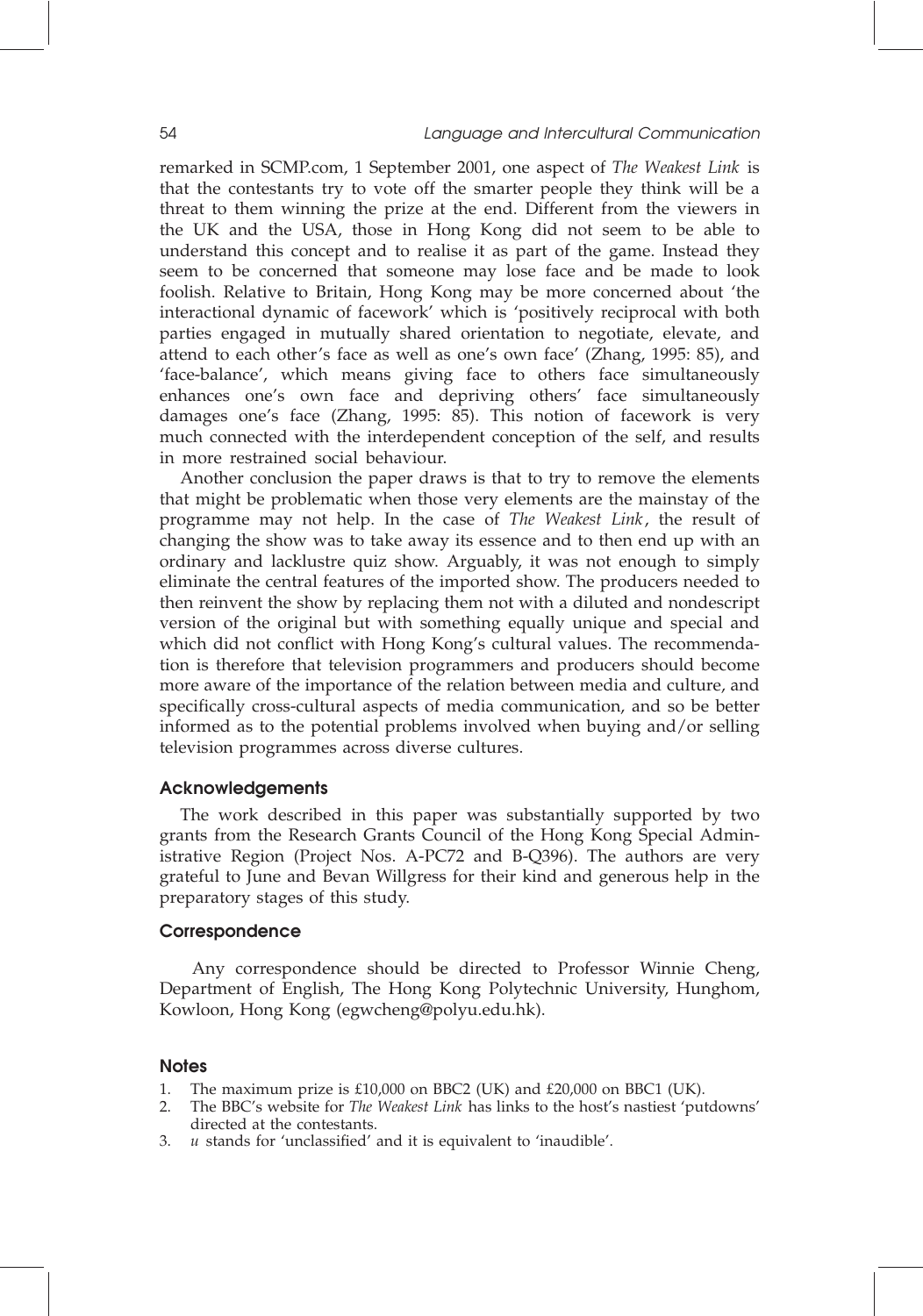- 4. 'ptl', which stands for a Cantonese particle, is represented in the lower case in order not to be confused with the upper case letters that are used to represent prominent syllables in this paper.
- 5.  $\bar{l}$  k<sub>\_</sub> w<sub>\_</sub> is the name of a murderer who was sentenced to life imprisonment.

#### References

BBC Annual Report and Accounts 2003/2004.

- BBC News, The Weakest Link: Your Views. On WWW at http://news.bbc. co.uk/1/hi/ entertainment/reviews/1285166.stm. Accessed 1.2.2005.
- Bond, M.H. (ed.) (1986) The Psychology of the Chinese People. Hong Kong: Oxford University Press.
- Bond, M.H., Leung, L. and Wan, K.C. (1982) How does cultural collectivism operate? The impact of task and maintenance contributions on reward allocation. Journal of Cross-Cultural Psychology 13, 186-200.
- Brazil, D. (1985) The Communicative Value of Intonation. Birmingham: English Language Research.
- Brazil, D. (1997) The Communicative Value of Intonation in English. Cambridge: Cambridge University Press.
- Curran, J. and Liebes, T. (1998) The intellectual legacy of Elihu Katz. In T. Liebes and J. Curran (eds) Media, Ritual and Identity (pp. 3–20). London: Routledge.
- Gao, G. (1996) Self and OTHER: A Chinese perspective on interpersonal relationships. In W. Gudykunst, S. Ting-Toomey and T. Nishida (eds) Communication in Personal Relationships across Culture (pp.  $81-101$ ). California: Sage.
- Griffin, E. (2000) A First Look at Communication Theory (4th edn). Boston: McGraw-Hill. Hall, E.T. (1959) The Silent Language. Garden City, NY: Doubleday.
- Hall, E.T. (1976) Beyond Culture. Garden City, NY: Doubleday (Anchor).
- Hall, E.T. (1977) What context? Is it in use? R & D Report No. 3041. Texas University, Austin, Research and Development Center for Teacher Education, Texas.
- Hofstede, G. (1980) Culture's Consequences: International Differences in Work-related Values. Beverly Hills, CA: Sage.
- Hofstede, G. (1983) Dimensions of national cultures in fifty countries and three regions. In J. Deregowski, S. Dziurawiec and R. Annis (eds) Explications in Cross-Cultural Psychology (pp. 335–355). Lisse: Swets & Zeitlinger.
- Hofstede, G. (1991) Cultures and Organizations: Software of the Mind. London: McGraw-Hill. (Revised edition in 1997).
- King, A.Y.C. and Bond, M.H. (1985) The Confucian paradigm of man: A sociological view. In W.S. Tseng and D.Y.H. Wu (eds) Chinese Culture and Mental Health (pp. 29-45). New York: Academic Press.
- Kirkbride, P., Tang, S. and Westwood, R. (1991) Chinese conflict style and negotiating behaviour: Cultural and psychological influences. Organisation Studies 12, 365-386.
- MacKinnon, I. (2002) Love is a game (show). Newsweek 16-23 September, 84.
- Markus, H.R. and Kitayama, S. (1991) Culture and the self: Implications for cognition, emotion, and motivation. Psychological Review 98, 224-253.
- Markus, H.R. and Kitayama, S. (1994) The cultural construction of self and emotion: Implications for social behaviour. In S. Kitayama and H. Markus (eds) Emotion and Culture: Empirical Studies of Mutual Influence (pp. 89–130). Washington, DC: American Psychological Association.
- Mey, J. (2001) Pragmatics: An Introduction (2nd edn). Oxford, Cambridge, MA: Blackwell.
- Pan, Y. (n.d.) The role of sociolinguistics in the development and conduct of federal surveys. On WWW at http://www.fcsm.gov/03papers/Panfinal.pdf. Accessed 1.2.2005.
- Quiz Players.com. On WWW at http://www.quizplayers.com/quizplayers/weakest\_ link/about.html. Accessed 1.2.2005.
- Rate It All: The Opinion Network. On WWW at http://www.rateitall.com/i-3749 weakest-link.aspx. Accessed 1.2.2005.